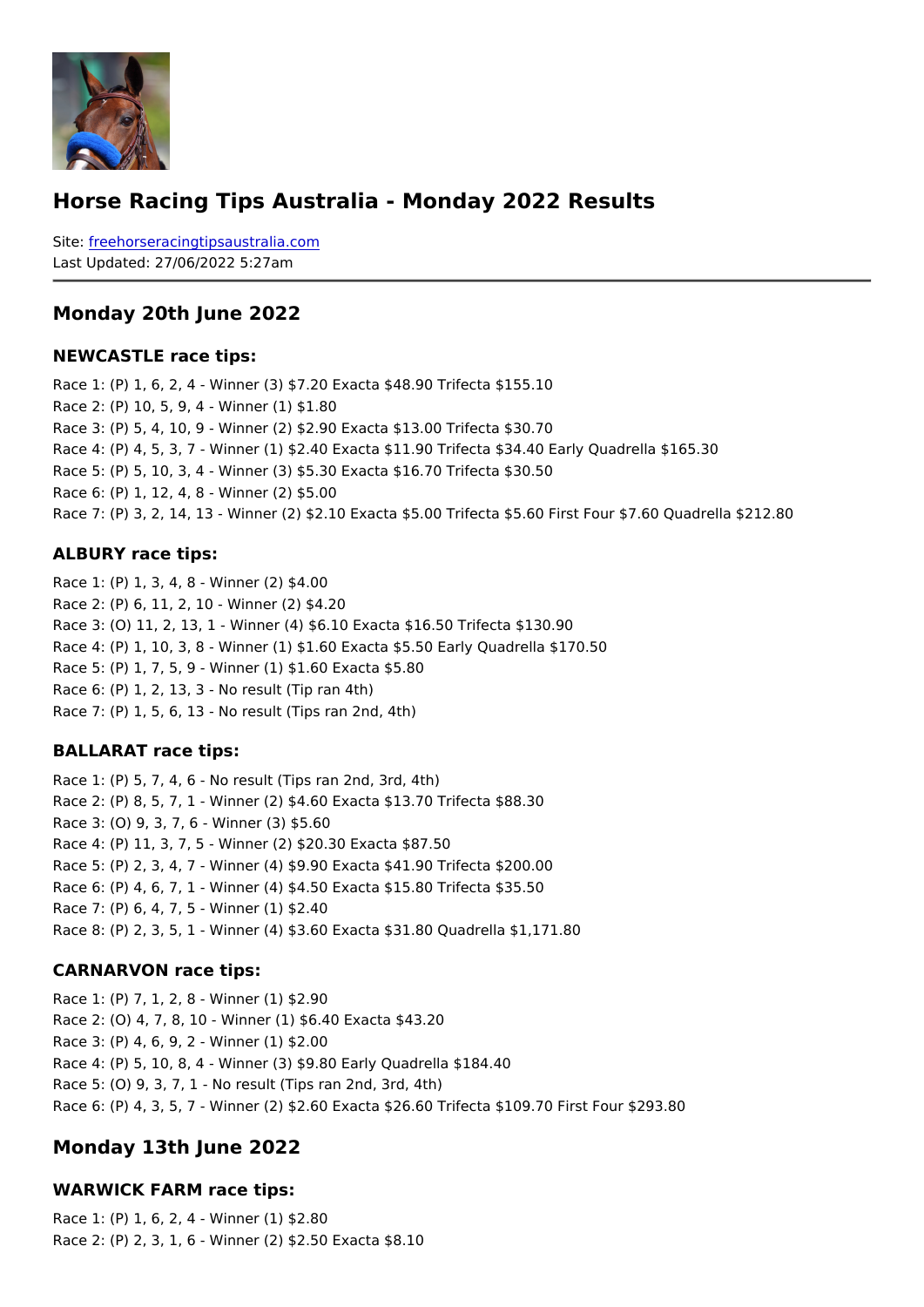Race 3: (P) 6, 2, 4, 1 - Winner (2) \$3.70 Exacta \$16.10 Trifecta \$70.10 Race 4: (P) 7, 1, 5, 10 - No result (Tips ran 2nd, 3rd, 4th) Race 5: (P) 2, 8, 4, 3 - Winner (1) \$1.90 Exacta \$8.90 Race 6: (P) 9, 4, 6, 8 - Winner (3) \$5.50 Race 7: (O) 4, 1, 5, 12 - Winner (2) \$2.90 Exacta \$16.40 Race 8: (P) 4, 10, 1, 11 - No result (Tips ran 2nd, 4th)

### **BALLINA race tips:**

Race 1: (P) 4, 5, 7, 2 - Abandoned Race 2: (P) 2, 5, 3, 7 - Abandoned Race 3: (P) 2, 5, 6, 8 - Abandoned Race 4: (P) 2, 6, 5, 4 - Abandoned Race 5: (P) 1, 10, 6, 13 - Abandoned Race 6: (P) 2, 11, 7, 9 - Abandoned Race 7: (P) 1, 4, 11, 7 - Abandoned

### **MORNINGTON race tips:**

Race 1: (O) 11, 8, 12, 4 - Winner (2) \$3.60 Exacta \$12.10 Race 2: (P) 1, 9, 11, 5 - No result (Tips ran 2nd, 4th) Race 3: (P) 3, 6, 10, 8 - Winner (4) \$2.30 Race 4: (P) 3, 7, 13, 5 - Winner (3) \$3.30 Exacta \$17.60 Race 5: (P) 5, 2, 3, 8 - No result (Tips ran 2nd, 3rd) Race 6: (O) 7, 8, 9, 6 - No result (Tips ran 2nd, 3rd, 4th) Race 7: (O) 7, 3, 11, 9 - No result Race 8: (O) 12, 17, 4, 9 - No result (Tip ran 4th)

# **CAIRNS race tips:**

Race 1: (P) 2, 3, 9, 4 - Winner (1) \$2.20 Race 2: (O) 3, 6, 5, 10 - No result (Tips ran 2nd, 3rd, 4th) Race 3: (P) 4, 6, 5, 2 - Winner (2) \$1.80 Exacta \$3.50 Trifecta \$16.90 Race 4: (O) 3, 12, 1, 2 - No result (Tips ran 2nd, 3rd) Race 5: (O) 5, 6, 4, 3 - No result (Tip ran 4th) Race 6: (O) 8, 4, 5, 6 - No result (Tips ran 2nd, 3rd, 4th) Race 7: (O) 6, 4, 7, 2 - Winner (1) \$2.40

# **MURRAY BRIDGE race tips:**

Race 1: (P) 12, 8, 1, 3 - Winner (3) \$3.40 Race 2: (P) 11, 12, 5, 6 - No result (Tips ran 2nd, 3rd, 4th) Race 3: (O) 8, 2, 10, 5 - Winner (4) \$16.20 Race 4: (P) 6, 3, 2, 9 - Winner (3) \$5.70 Race 5: (O) 1, 4, 5, 9 - No result (Tips ran 2nd, 4th) Race 6: (O) 12, 3, 4, 9 - Winner (1) \$6.60 Exacta \$35.00 Race 7: (O) 3, 6, 4, 2 - Winner (4) \$7.70 Exacta \$48.00 Race 8: (O) 3, 9, 1, 12 - No result (Tips ran 2nd, 4th)

# **Monday 6th June 2022**

# **BATHURST race tips:**

Race 1: (P) 1, 6, 3, 2 - Abandoned Race 2: (P) 5, 3, 2, 1 - Abandoned Race 3: (P) 6, 8, 5, 3 - Abandoned Race 4: (P) 7, 1, 13, 8 - Abandoned Race 5: (P) 3, 10, 1, 7 - Abandoned Race 6: (P) 5, 4, 3, 7 - Abandoned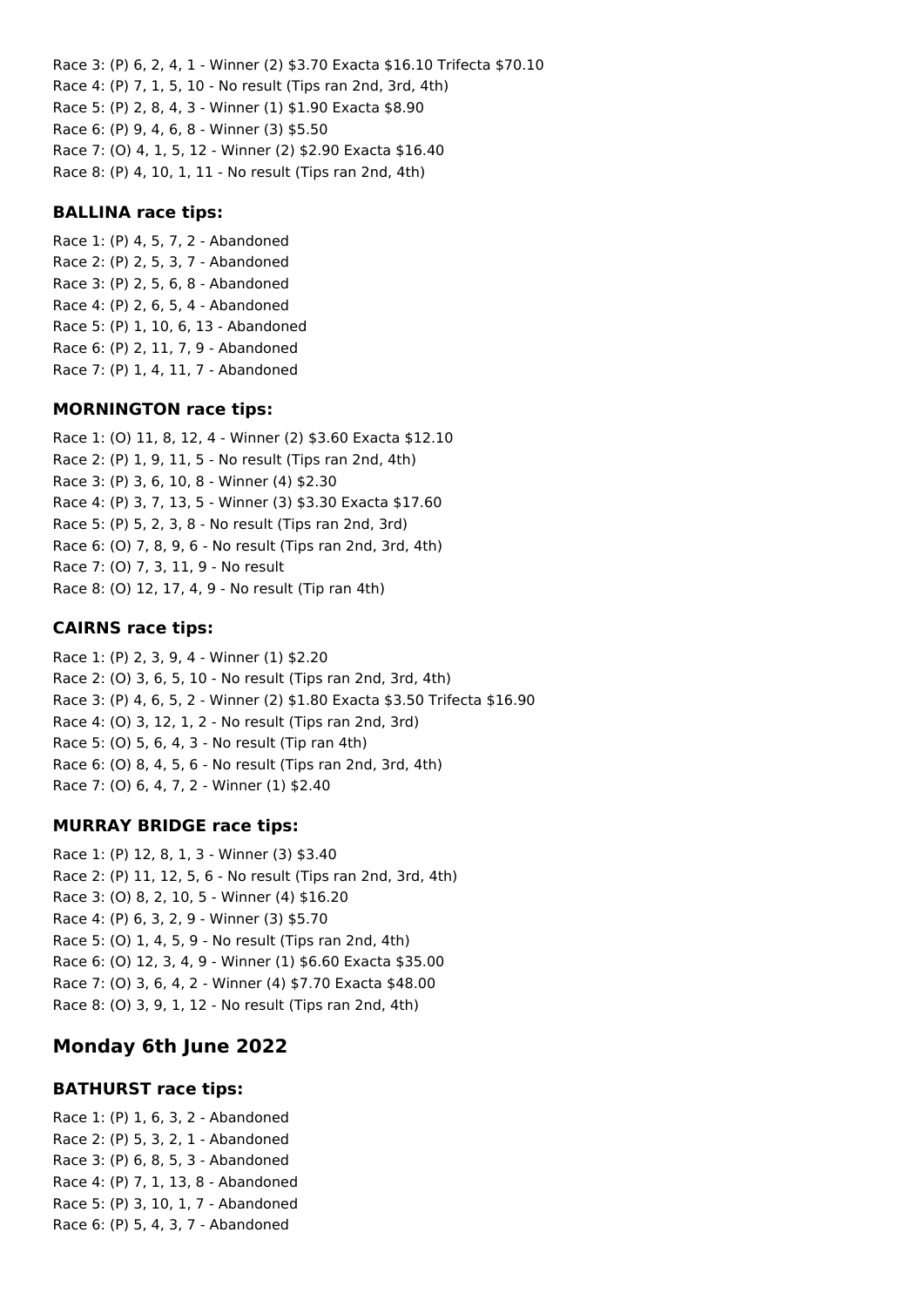Race 7: (P) 6, 2, 9, 12 - Abandoned

#### **GOULBURN race tips:**

Race 1: (P) 7, 6, 8, 9 - Abandoned Race 2: (P) 4, 5, 10, 3 - Abandoned Race 3: (O) 11, 4, 2, 12 - Abandoned Race 4: (P) 8, 11, 3, 7 - Abandoned Race 5: (P) 1, 2, 10, 3 - Abandoned Race 6: (O) 8, 7, 2, 11 - Abandoned Race 7: (P) 6, 7, 3, 5 - Abandoned

### **BALLARAT race tips:**

Race 1: (P) 5, 6, 3, 1 - Winner (1) \$1.70 Exacta \$5.70 Trifecta \$11.00 First Four \$16.80 Race 2: (P) 5, 7, 10, 6 - Winner (2) \$3.30 Race 3: (P) 4, 8, 1, 2 - Winner (4) \$6.00 Exacta \$14.90 Trifecta \$83.30 Race 4: (O) 7, 3, 8, 9 - No result (Tips ran 2nd, 3rd, 4th) Race 5: (O) 6, 11, 9, 3 - Winner (1) \$5.30 Race 6: (P) 2, 3, 6, 11 - Winner (2) \$3.40 Exacta \$8.40 Race 7: (P) 9, 2, 1, 12 - Winner (1) \$2.60 Exacta \$10.90 Trifecta \$119.80 First Four \$444.00 Race 8: (O) 9, 6, 10, 8 - No result

### **NORTHAM race tips:**

Race 1: (P) 3, 1, 4, 5 - Winner (3) \$7.20 Exacta \$17.80 Trifecta \$43.20 Race 2: (P) 7, 3, 2, 10 - Winner (2) \$5.20 Exacta \$11.10 Trifecta \$43.80 Race 3: (P) 2, 3, 8, 1 - Winner (2) \$5.00 Exacta \$12.60 Trifecta \$27.10 Race 4: (P) 7, 4, 2, 1 - Winner (1) \$2.10 Exacta \$3.50 Trifecta \$23.90 First Four \$54.10 Race 5: (P) 1, 2, 3, 7 - Winner (2) \$3.50 Exacta \$6.40 Trifecta \$25.00 Early Quadrella \$259.50 Race 6: (P) 3, 9, 2, 8 - Winner (4) \$5.10 Exacta \$10.80 Trifecta \$55.50 Race 7: (P) 1, 4, 2, 3 - No result (Tip ran 3rd) Race 8: (P) 6, 2, 1, 8 - No result (Tips ran 2nd, 3rd, 4th) Race 9: (P) 1, 7, 2, 10 - Winner (1) \$6.50 Exacta \$28.60

# **THANGOOL race tips:**

Race 1: (P) 12, 1, 13, 9 - No result (Tips ran 2nd, 3rd) Race 2: (P) 11, 2, 1, 12 - Abandoned Race 3: (P) 2, 3, 4, 6 - Abandoned Race 4: (O) 3, 5, 2, 8 - Abandoned Race 5: (P) 1, 6, 10, 4 - Abandoned Race 6: (P) 5, 2, 7, 11 - Abandoned Race 7: (P) 8, 1, 10, 7 - Abandoned

# **Monday 30th May 2022**

#### **DOOMBEN race tips:**

Race 1: (P) 1, 5, 2, 4 - Winner (1) \$1.10 Exacta \$2.20 Trifecta \$2.10 First Four \$2.20 Race 2: (O) 15, 10, 1, 7 - Winner (4) \$5.10 Exacta \$24.40 Race 3: (O) 1, 4, 2, 9 - No result (Tips ran 3rd, 4th) Race 4: (P) 1, 14, 13, 6 - Winner (4) \$18.30 Exacta \$187.50 Race 5: (P) 16, 14, 12, 2 - Winner (3) \$2.70 Exacta \$14.50 Trifecta \$37.60 Race 6: (O) 10, 3, 9, 1 - Winner (2) \$5.60 Race 7: (O) 3, 14, 4, 15 - Winner (4) \$6.60 Race 8: (P) 8, 18, 13, 4 - Winner (2) \$4.90 Exacta \$24.20 Race 9: (P) 15, 2, 8, 10 - Winner (2) \$2.10 Exacta \$12.50 Quadrella \$760.00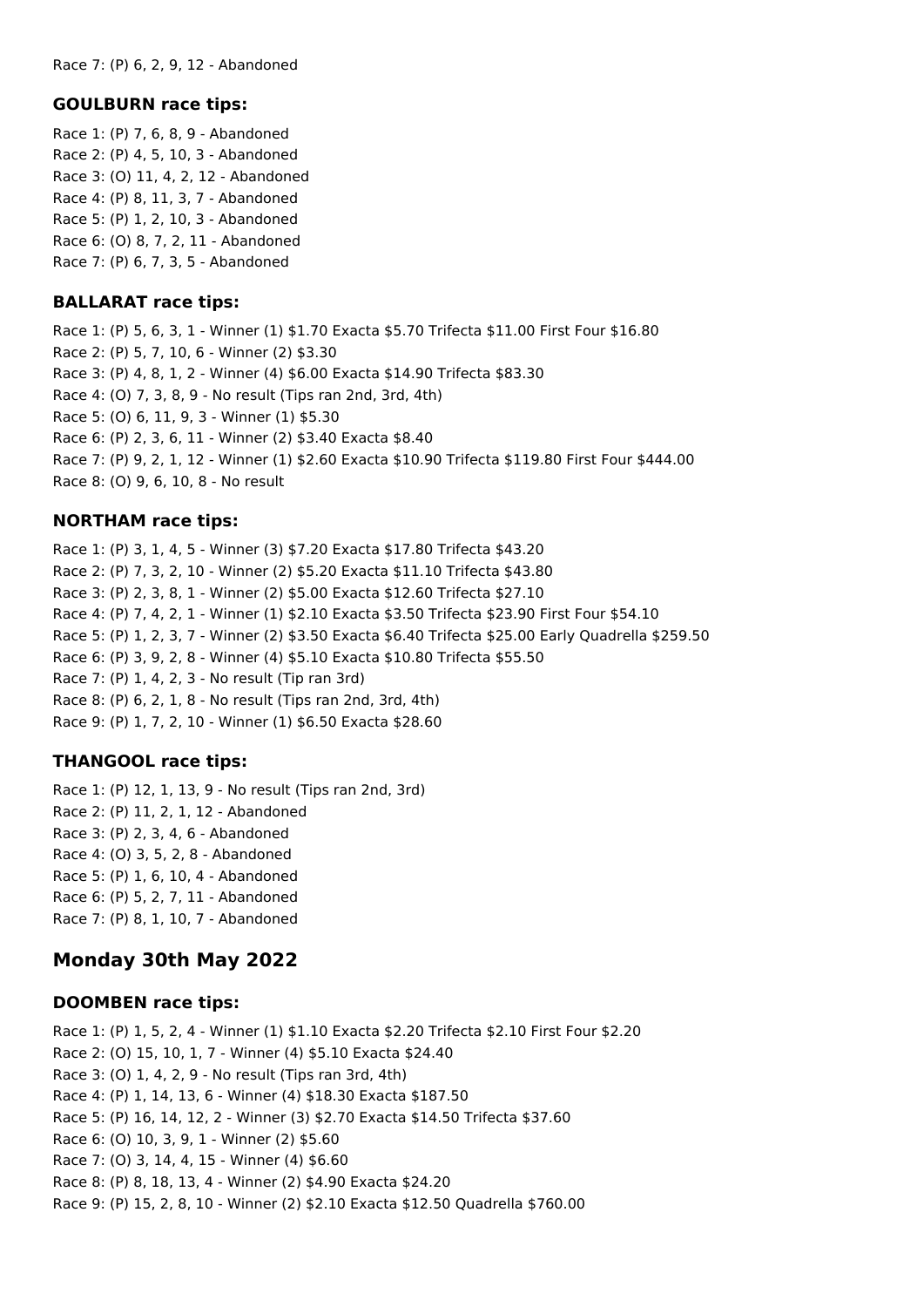### **PORT MACQUARIE race tips:**

Race 1: (P) 7, 4, 2, 10 - Abandoned Race 2: (P) 3, 8, 10, 12 - Abandoned Race 3: (P) 3, 7, 11, 4 - Abandoned Race 4: (O) 1, 3, 6, 7 - Abandoned Race 5: (P) 1, 12, 10, 9 - Abandoned Race 6: (P) 2, 3, 10, 11 - Abandoned Race 7: (P) 4, 8, 7, 2 - Abandoned Race 8: (P) 3, 2, 5, 6 - Abandoned Race 9: (P) 2, 8, 11, 9 - Abandoned

### **PAKENHAM race tips:**

Race 1: (P) 6, 1, 3, 5 - Winner (2) \$5.70 Exacta \$32.90 Race 2: (P) 2, 7, 3, 9 - Winner (4) \$7.00 Exacta \$28.60 Race 3: (P) 10, 4, 5, 6 - Winner (1) \$1.60 Exacta \$5.90 Trifecta \$18.20 Race 4: (O) 5, 3, 6, 2 - Winner (1) \$3.10 Exacta \$11.70 Early Quadrella \$343.90 Race 5: (P) 3, 2, 5, 6 - Winner (2) \$3.00 Exacta \$22.70 Trifecta \$77.10 Race 6: (O) 7, 6, 3, 5 - No result (Tip ran 2nd) Race 7: (O) 11, 5, 9, 6 - No result (Tips ran 2nd, 3rd)

# **Monday 23rd May 2022**

### **ALBURY race tips:**

Race 1: (P) 1, 6, 9, 7 - Winner (1) \$1.90 Race 2: (P) 6, 3, 9, 12 - No result (Tips ran 2nd, 3rd) Race 3: (P) 3, 12, 7, 5 - Winner (1) \$3.00 Exacta \$16.30 Trifecta \$69.10 First Four \$150.30 Race 4: (O) 8, 5, 2, 6 - No result (Tip ran 2nd) Race 5: (O) 6, 2, 10, 4 - No result (Tips ran 2nd, 3rd, 4th) Race 6: (O) 3, 2, 1, 4 - Winner (1) \$2.70 Exacta \$10.80 Race 7: (O) 2, 5, 1, 9 - No result (Tips ran 2nd, 4th) Race 8: (O) 6, 7, 5, 1 - Winner (3) \$6.70

# **TAREE race tips:**

Race 1: (P) 1, 3, 2, 6 - Abandoned Race 2: (P) 1, 3, 2, 9 - Abandoned Race 3: (P) 2, 1, 3, 4 - Abandoned Race 4: (P) 1, 2, 3, 4 - Abandoned Race 5: (P) 1, 2, 3, 4 - Abandoned Race 6: (P) 1, 2, 4, 3 - Abandoned Race 7: (P) 1, 2, 5, 14 - Abandoned

# **BALLARAT race tips:**

Race 1: (P) 1, 8, 6, 2 - No result (Tips ran 2nd, 3rd, 4th) Race 2: (P) 7, 5, 3, 4 - Winner (1) \$1.30 Exacta \$3.00 Trifecta \$8.60 Race 3: (P) 8, 2, 5, 6 - Winner (2) \$3.40 Exacta \$13.30 Trifecta \$86.70 Race 4: (P) 9, 7, 1, 3 - Winner (1) \$2.00 Exacta \$16.70 Trifecta \$27.30 Race 5: (P) 7, 1, 2, 3 - Winner (2) \$3.10 Exacta \$7.90 Trifecta \$36.70 First Four \$80.90 Race 6: (P) 5, 2, 1, 8 - Winner (3) \$8.90 Exacta \$35.90 Race 7: (P) 5, 4, 6, 7 - No result (Tips ran 2nd, 3rd, 4th) Race 8: (P) 5, 8, 1, 2 - No result (Tips ran 2nd, 3rd)

# **Monday 16th May 2022**

#### **TAMWORTH race tips:**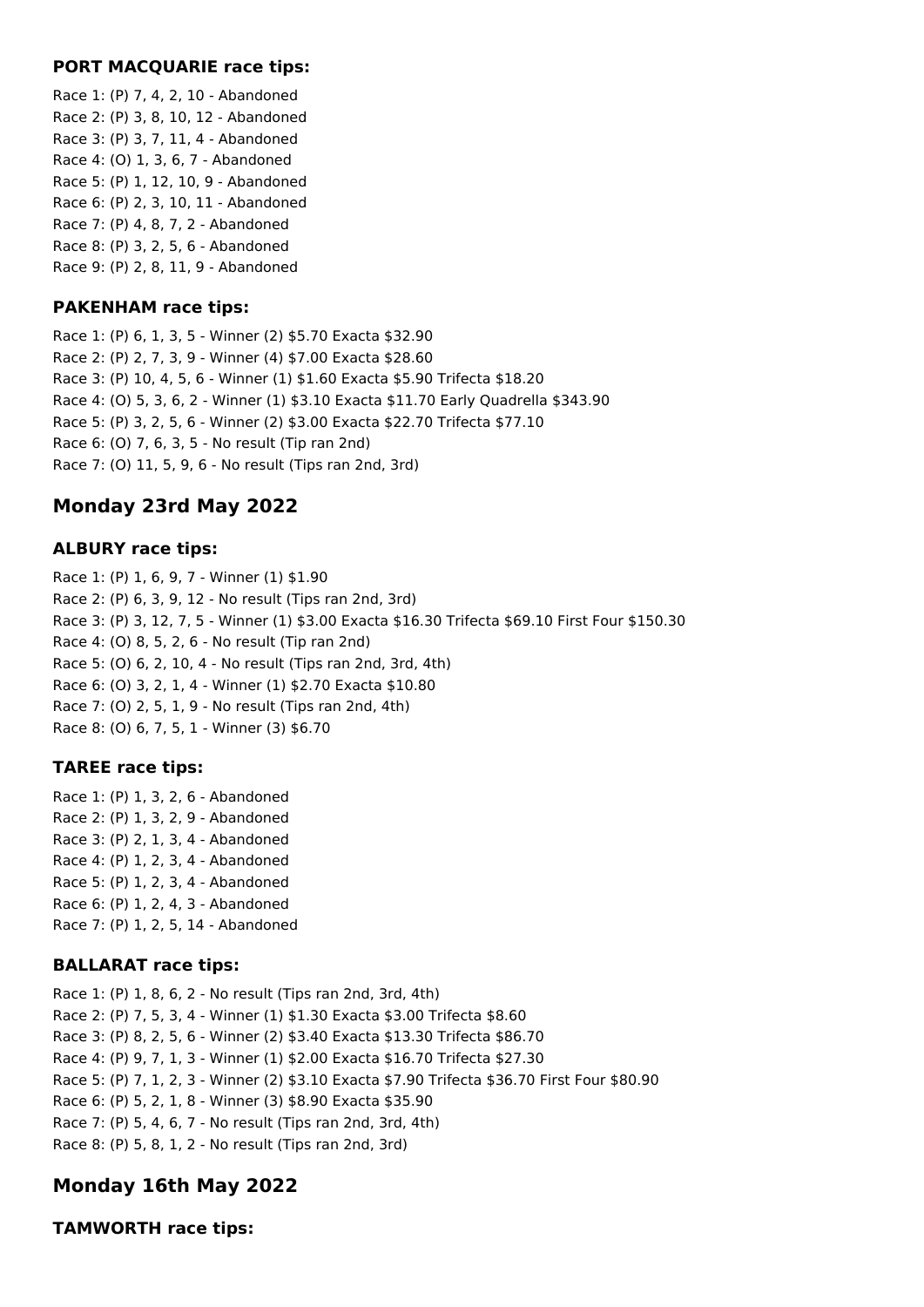Race 1: (P) 1, 5, 9, 8 - Winner (2) \$5.90 Exacta \$44.00 Race 2: (P) 12, 14, 9, 3 - Winner (3) \$5.20 Race 3: (P) 4, 12, 2, 13 - Winner (4) \$13.70 Race 4: (O) 8, 15, 12, 9 - Winner (3) \$12.70 Exacta \$39.40 Early Quadrella \$9,500.60 Race 5: (P) 3, 12, 8, 5 - Winner (1) \$2.00 Exacta \$14.60 Race 6: (P) 7, 9, 8, 5 - Winner (2) \$11.20 Race 7: (P) 11, 2, 7, 6 - Winner (1) \$3.10 Exacta \$11.50 Trifecta \$46.20 First Four \$137.40 Race 8: (P) 6, 9, 5, 7 - Winner (1) \$1.60 Exacta \$5.30 Trifecta \$31.90 First Four \$68.80 Quadrella \$212.90

### **GLEN INNES race tips:**

Race 1: (P) 6, 10, 8, 1 - Abandoned Race 2: (P) 9, 7, 8, 10 - Abandoned Race 3: (P) 1, 5, 10, 7 - Abandoned Race 4: (P) 7, 5, 6, 10 - Abandoned Race 5: (P) 13, 1, 5, 12 - Abandoned Race 6: (P) 3, 4, 6, 1 - Abandoned Race 7: (P) 3, 8, 9, 12 - Abandoned

### **BALLARAT race tips:**

Race 1: (P) 6, 10, 8, 5 - Winner (1) \$4.10 Race 2: (O) 3, 11, 7, 10 - Winner (1) \$3.50 Race 3: (P) 12, 9, 11, 7 - Winner (3) \$4.80 Exacta \$20.40 Race 4: (P) 9, 1, 6, 8 - Winner (2) \$7.70 Early Quadrella \$742.00 Race 5: (P) 5, 4, 1, 6 - Winner (1) \$3.40 Exacta \$12.60 Trifecta \$56.90 First Four \$251.50 Race 6: (O) 9, 14, 7, 11 - Winner (3) \$7.70 Exacta \$21.70 Trifecta \$240.60 Race 7: (P) 3, 8, 7, 4 - No result (Tips ran 2nd, 3rd, 4th) Race 8: (O) 1, 6, 10, 9 - Winner (4) \$12.40

#### **CAIRNS race tips:**

Race 1: (P) 6, 5, 1, 4 - Winner (3) \$5.70 Exacta \$13.50 Trifecta \$17.90 First Four \$33.00 Race 2: (P) 5, 2, 3, 6 - Winner (3) \$7.70 Exacta \$8.10 Race 3: (P) 3, 4, 7, 1 - Winner (3) \$4.50 Exacta \$25.50 Race 4: (P) 1, 4, 8, 9 - Winner (2) \$2.10 Race 5: (P) 7, 2, 5, 3 - No result (Tips ran 2nd, 3rd, 4th) Race 6: (O) 1, 5, 3, 7 - Winner (2) \$6.40 Exacta \$24.60 Race 7: (P) 5, 4, 1, 8 - Winner (1) \$1.50 Exacta \$10.80 Race 8: (P) 5, 3, 1, 9 - Winner (1) \$1.30 Race 9: (P) 9, 3, 7, 5 - Winner (1) \$4.30 Exacta \$24.70 Quadrella \$73.70

# **Monday 9th May 2022**

#### **TAREE race tips:**

Race 1: (P) 4, 1, 6, 3 - Winner (1) \$4.70 Race 2: (P) 3, 2, 8, 7 - Winner (2) \$4.40 Exacta \$30.80 Race 3: (P) 12, 2, 9, 3 - Winner (1) \$1.90 Exacta \$6.00 Race 4: (P) 4, 5, 2, 1 - Winner (2) \$2.70 Exacta \$10.60 Early Quadrella \$170.80 Race 5: (O) 2, 9, 12, 14 - No result (Tips ran 2nd, 4th) Race 6: (P) 6, 9, 8, 4 - Winner (4) \$7.60 Race 7: (P) 4, 1, 3, 10 - No result (Tips ran 3rd, 4th) Race 8: (O) 11, 6, 7, 4 - Winner (2) \$4.40 Exacta \$17.80

# **MUSWELLBROOK race tips:**

Race 1: (P) 11, 4, 3, 2 - Winner (3) \$5.50 Exacta \$23.90 Race 2: (P) 2, 8, 4, 16 - Winner (1) \$2.40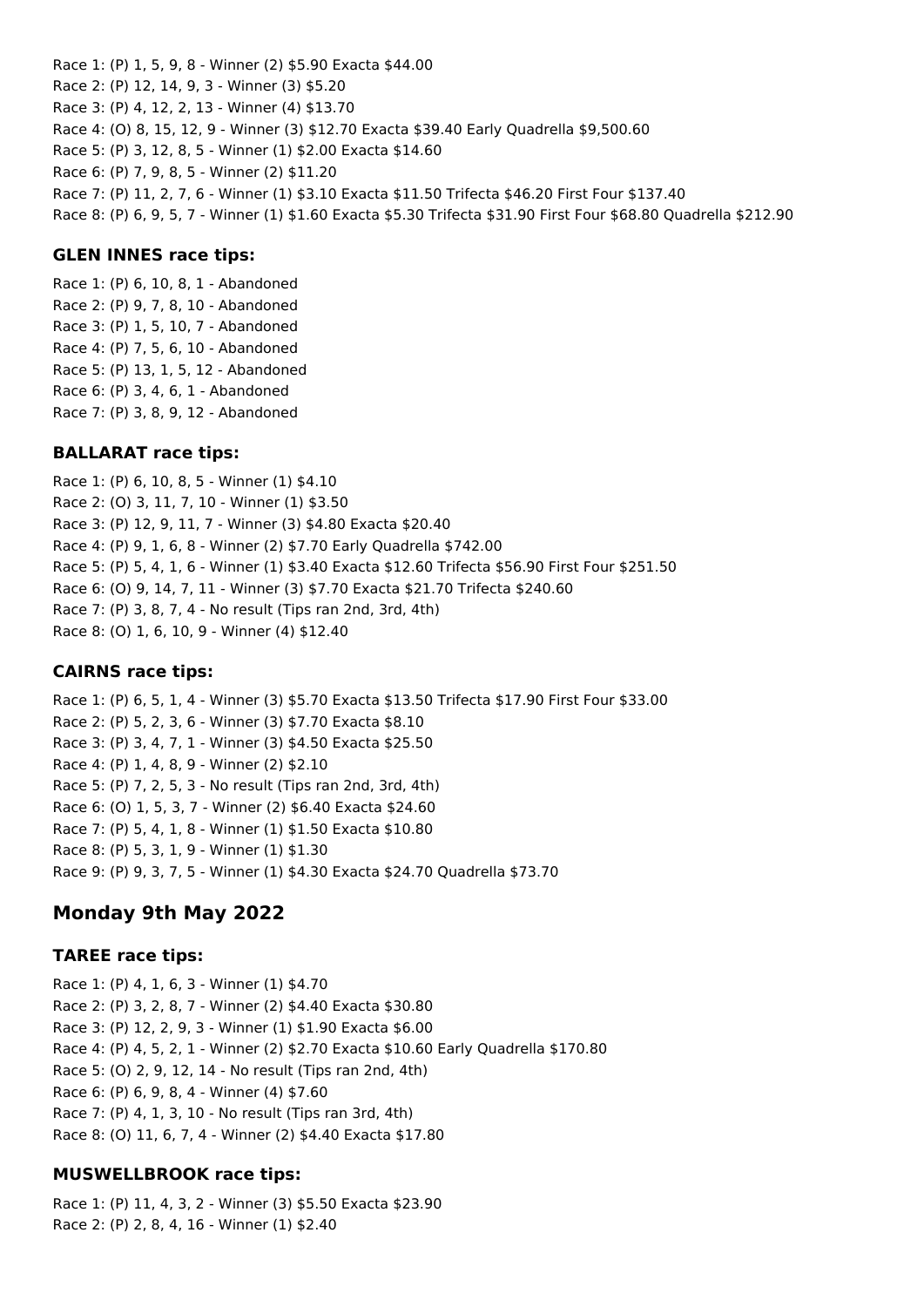Race 3: (O) 1, 5, 7, 10 - Winner (1) \$2.00 Race 4: (P) 7, 10, 3, 9 - No result (Tips ran 2nd, 3rd) Race 5: (O) 9, 7, 4, 13 - Winner (2) \$4.40 Exacta \$12.40 Race 6: (O) 5, 7, 8, 11 - No result (Tips ran 2nd, 3rd) Race 7: (P) 6, 7, 4, 8 - Winner (4) \$8.30

#### **KYNETON race tips:**

Race 1: (P) 5, 9, 1, 11 - Winner (1) \$1.30 Race 2: (P) 4, 7, 11, 3 - Winner (3) \$6.30 Race 3: (P) 1, 3, 4, 6 - Winner (2) \$2.10 Exacta \$8.10 Race 4: (P) 2, 3, 10, 9 - Winner (4) \$4.40 Race 5: (O) 3, 5, 9, 6 - No result (Tips ran 2nd, 4th) Race 6: (P) 5, 3, 2, 14 - No result (Tips ran 2nd, 3rd, 4th) Race 7: (O) 2, 8, 6, 1 - No result (Tips ran 2nd, 3rd, 4th) Race 8: (O) 2, 8, 11, 12 - Winner (1) \$5.80 Race 9: (O) 5, 15, 11, 12 - No result (Tips ran 2nd, 4th)

# **Monday 2nd May 2022**

# **TAREE race tips:**

Race 1: (P) 2, 3, 7, 8 - Winner (1) \$1.90 Exacta \$9.60 Trifecta \$25.60 Race 2: (P) 7, 5, 8, 3 - Winner (2) \$3.70 Exacta \$21.60 Trifecta \$47.80 First Four \$293.80 Race 3: (P) 2, 5, 7, 3 - Winner (1) \$2.10 Exacta \$7.80 Race 4: (P) 13, 11, 1, 6 - No result (Tips ran 2nd, 3rd) Race 5: (P) 11, 10, 1, 8 - Winner (4) \$8.50 Exacta \$29.10 Trifecta \$124.10 First Four \$230.50 Race 6: (P) 11, 8, 10, 2 - Winner (2) \$4.90 Exacta \$30.50 Race 7: (P) 2, 5, 8, 7 - No result (Tips ran 2nd, 3rd)

# **GUNNEDAH race tips:**

Race 1: (O) 14, 4, 3, 2 - Winner (4) \$2.50 Exacta \$25.90 Trifecta \$114.60 Race 2: (P) 14, 2, 13, 6 - No result (Tip ran 4th) Race 3: (O) 1, 7, 6, 5 - Winner (1) \$1.90 Exacta \$11.20 Trifecta \$54.30 First Four \$291.00 Race 4: (O) 2, 5, 8, 10 - Winner (3) \$6.20 Exacta \$68.40 Race 5: (P) 1, 3, 4, 11 - Winner (2) \$2.70 Race 6: (O) 7, 3, 13, 9 - Winner (4) \$10.40 Exacta \$71.10 Trifecta \$338.70 Race 7: (O) 2, 18, 5, 9 - Winner (1) \$3.40 Exacta \$32.10 Trifecta \$186.00 Quadrella \$1,155.00

#### **WERRIBEE race tips:**

Race 1: (P) 4, 7, 1, 2 - Winner (2) \$2.40 Race 2: (P) 5, 7, 6, 8 - Winner (1) \$1.20 Exacta \$3.40 Trifecta \$4.70 First Four \$3.70 Race 3: (P) 8, 3, 1, 2 - Winner (2) \$2.10 Race 4: (O) 6, 8, 1, 13 - Winner (2) \$5.30 Early Quadrella \$26.30 Race 5: (P) 2, 6, 5, 9 - No result (Tips ran 2nd, 3rd) Race 6: (P) 4, 9, 1, 3 - No result Race 7: (P) 3, 6, 8, 1 - No result (Tips ran 2nd, 3rd, 4th) Race 8: (P) 7, 10, 4, 11 - Winner (2) \$2.90 Exacta \$15.40

#### **IPSWICH race tips:**

Race 1: (P) 4, 7, 8, 6 - Winner (3) \$12.80 Race 2: (P) 6, 3, 10, 4 - Winner (3) \$6.00 Exacta \$49.50 Trifecta \$167.30 Race 3: (P) 4, 2, 7, 8 - No result (Tips ran 2nd, 4th) Race 4: (P) 9, 8, 13, 2 - Winner (4) \$8.20 Race 5: (P) 1, 9, 7, 6 - Winner (1) \$1.90 Exacta \$8.00 Race 6: (P) 11, 8, 9, 7 - Winner (2) \$2.60 Exacta \$4.40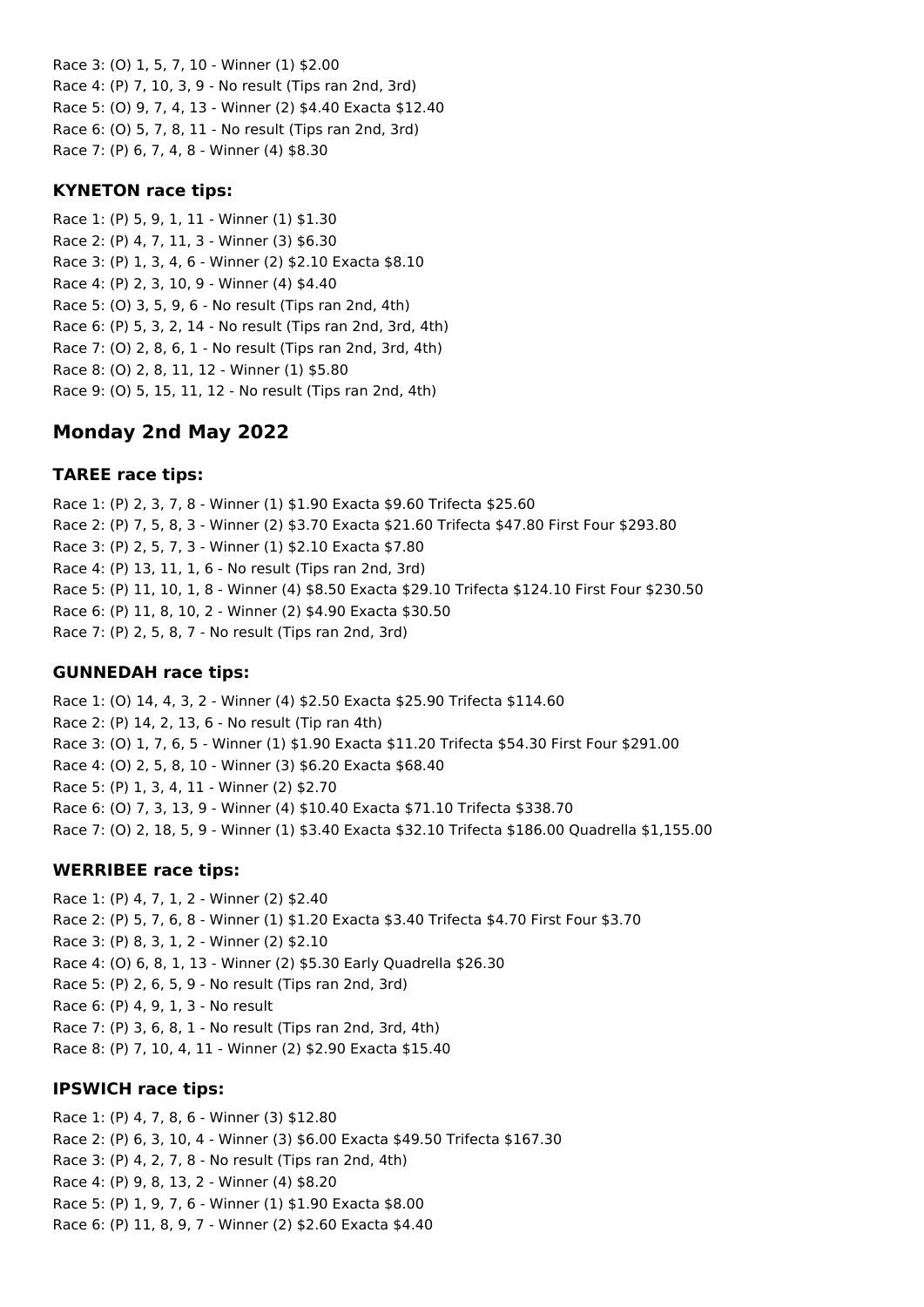Race 7: (O) 12, 11, 3, 15 - Winner (4) \$14.20 Exacta \$71.70 Quadrella \$793.80

# **Monday 25th April 2022**

#### **RANDWICK Kensington race tips:**

Race 1: (\*) 8, 10, 4, 9 - Winner (3) \$4.80 Exacta \$25.40 Race 2: (P) 2, 6, 3, 8 - Winner (4) \$8.90 Exacta \$22.80 Trifecta \$78.80 First Four \$192.20 Race 3: (P) 7, 5, 2, 10 - Winner (2) \$3.70 Exacta \$16.70 Trifecta \$30.70 Race 4: (P) 2, 3, 7, 1 - Winner (4) \$6.80 Early Quadrella \$1,612.60 Race 5: (\*) 6, 1, 7, 12 - Winner (2) \$4.70 Race 6: (P) 6, 1, 7, 5 - Winner (3) \$4.20 Exacta \$22.70 Race 7: (P) 3, 4, 9, 7 - Winner (2) \$6.10 Race 8: (P) 5, 6, 13, 14 - Winner (1) \$2.50 Exacta \$9.90 Quadrella \$587.20

# **FLEMINGTON race tips:**

Race 1: (\*) 2, 1, 5, 7 - Winner (2) \$2.80 Race 2: (\*) 12, 1, 7, 3 - Winner (1) \$1.60 Exacta \$5.20 Race 3: (P) 8, 1, 10, 3 - Winner (2) \$2.90 Race 4: (\*) 2, 8, 1, 11 - No result (Tips ran 2nd, 4th) Race 5: (P) 1, 5, 4, 2 - No result (Tips ran 2nd, 4th) Race 6: (O) 4, 1, 7, 11 - Winner (4) \$9.20 Race 7: (\*) 1, 3, 2, 4 - Winner (1) \$1.70 Exacta \$6.50 Race 8: (P) 12, 7, 8, 10 - Winner (3) \$7.00

# **ASCOT race tips:**

Race 1: (P) 4, 6, 3, 1 - Winner (2) \$2.50 Exacta \$10.40 Trifecta \$32.30 Race 2: (P) 5, 3, 2, 1 - Winner (1) Race 3: (P) 4, 3, 5, 2 - Winner (2) \$3.40 Race 4: (P) 1, 7, 9, 4 - Winner (3) \$4.00 Exacta \$13.10 Trifecta \$58.10 Early Quadrella \$119.40 Race 5: (O) 9, 1, 3, 13 - No result Race 6: (P) 4, 3, 5, 2 - Winner (2) \$5.60 Race 7: (P) 6, 2, 4, 1 - Winner (1) \$2.90 Exacta \$16.40 Trifecta \$69.90 First Four \$181.70 Race 8: (P) 2, 9, 5, 7 - Winner (3) \$4.20 Exacta \$24.10 Trifecta \$71.90

# **BATHURST race tips:**

Race 1: (P) 6, 7, 4, 8 - Winner (4) \$8.10 Exacta \$54.70 Trifecta \$313.50 First Four \$853.70 Race 2: (P) 3, 6, 2, 1 - No result (Tips ran 2nd, 3rd, 4th) Race 3: (P) 11, 7, 4, 10 - Winner (4) \$8.80 Exacta \$51.50 Trifecta \$149.80 Race 4: (P) 8, 5, 6, 4 - Winner (1) \$4.50 Race 5: (P) 4, 6, 11, 13 - Winner (1) \$3.40 Race 6: (O) 3, 5, 11, 1 - Winner (2) \$4.40 Exacta \$27.00 Trifecta \$103.80 Race 7: (P) 6, 11, 7, 3 - Winner (1) \$2.90 Exacta \$8.20 Trifecta \$45.00 Quadrella \$225.40

# **GOSFORD race tips:**

Race 1: (P) 7, 5, 2, 6 - Winner (3) \$3.40 Exacta \$12.10 Trifecta \$17.70 First Four \$49.40 Race 2: (P) 6, 3, 9, 4 - Winner (1) \$1.60 Exacta \$3.30 Trifecta \$5.30 First Four \$5.70 Race 3: (P) 3, 4, 5, 1 - Winner (1) \$1.80 Exacta \$6.10 Trifecta \$23.40 First Four \$33.20 Race 4: (P) 5, 6, 7, 3 - Winner (4) \$3.60 Exacta \$9.30 Trifecta \$16.50 First Four \$24.00 Early Quadrella \$58.60 Race 5: (P) 8, 9, 3, 2 - No result (Tips ran 2nd, 3rd, 4th) Race 6: (\*) 3, 8, 4, 5 - Winner (2) \$8.70 Race 7: (P) 7, 6, 11, 2 - Winner (2) \$1.40 Exacta \$3.10 Trifecta \$9.40 First Four \$14.80 Race 8: (O) 2, 5, 16, 14 - Winner (2) \$3.20 Exacta \$14.70

# **MOE race tips:**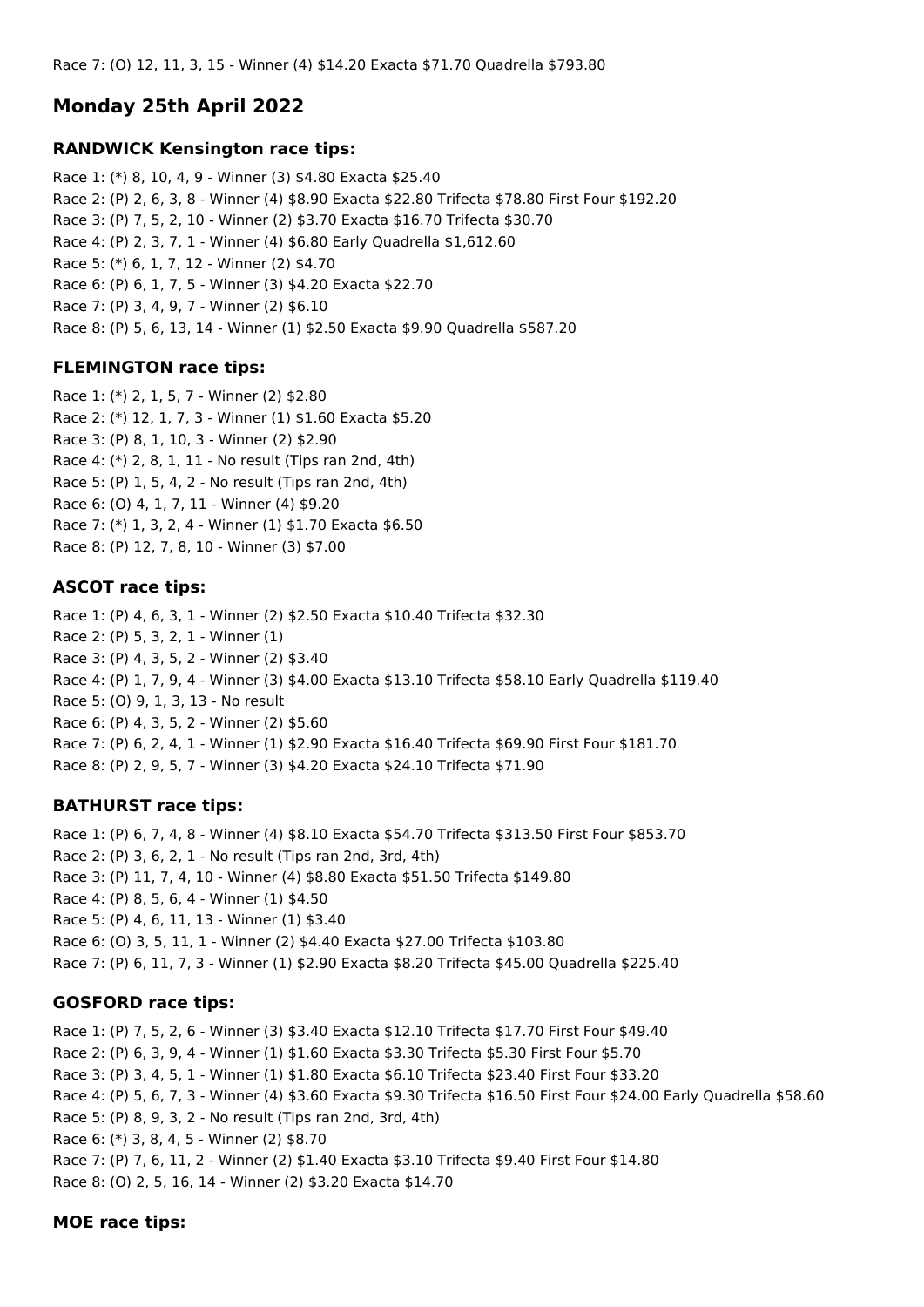Race 1: (P) 2, 11, 12, 1 - Winner (1) \$2.50 Exacta \$3.70 Race 2: (P) 10, 7, 9, 2 - No result (Tips ran 2nd, 3rd) Race 3: (P) 7, 3, 6, 8 - Winner (1) \$5.10 Exacta \$23.30 Race 4: (P) 8, 3, 5, 10 - No result (Tips ran 3rd, 4th) Race 5: (P) 2, 7, 4, 8 - No result (Tips ran 2nd, 3rd) Race 6: (O) 6, 2, 7, 3 - Winner (2) \$7.60 Exacta \$44.60 Trifecta \$123.10 Race 7: (O) 6, 11, 8, 4 - No result (Tips ran 2nd, 3rd)

### **BEAUDESERT race tips:**

Race 1: (P) 13, 7, 4, 12 - Winner (4) \$3.70 Exacta \$26.10 Trifecta \$40.20 First Four \$69.90 Race 2: (P) 9, 3, 7, 2 - Winner (3) \$4.50 Race 3: (O) 5, 9, 4, 2 - Winner (2) \$4.90 Race 4: (P) 3, 4, 8, 1 - Winner (4) \$5.80 Exacta \$22.40 Early Quadrella \$1,412.90 Race 5: (O) 2, 10, 11, 4 - Winner (1) \$2.30 Exacta \$8.00 Trifecta \$45.10 Race 6: (O) 3, 11, 5, 10 - No result (Tip ran 2nd)

### **GAWLER race tips:**

Race 1: (P) 7, 6, 12, 13 - Winner (4) \$1.40 Exacta \$10.00 Race 2: (O) 7, 11, 5, 8 - No result (Tips ran 2nd, 4th) Race 3: (O) 1, 5, 9, 4 - No result (Tips ran 3rd, 4th) Race 4: (O) 16, 6, 4, 7 - Winner (1) \$7.00 Race 5: (O) 7, 10, 14, 8 - Winner (1) \$1.80 Race 6: (O) 11, 4, 5, 7 - Winner (1) \$4.30 Race 7: (O) 8, 3, 5, 4 - Winner (4) \$5.80 Exacta \$33.60 Trifecta \$163.90 Quadrella \$536.50

# **KALGOORLIE race tips:**

Race 1: (P) 4, 2, 1, 5 - Winner (4) \$9.10 Exacta \$12.40 Race 2: (P) 4, 5, 1, 7 - No result (Tips ran 2nd, 3rd) Race 3: (O) 7, 5, 2, 3 - No result (Tip ran 3rd) Race 4: (P) 5, 7, 2, 6 - No result (Tip ran 4th) Race 5: (O) 9, 4, 2, 8 - Winner (2) \$1.40 Exacta \$21.90 Trifecta \$122.70 First Four \$280.00 Race 6: (O) 1, 7, 10, 6 - Winner (3) \$16.80 Exacta \$94.30 Race 7: (O) 5, 2, 3, 8 - Winner (1) \$6.60 Exacta \$49.90

# **DARWIN race tips:**

Race 1: (P) 3, 1, 7, 2 - Winner (3) \$20.60 Exacta \$112.00 Trifecta \$219.60 Race 2: (P) 1, 5, 3, 4 - Winner (2) \$3.00 Exacta \$25.70 Trifecta \$69.80 First Four \$156.40 Race 3: (P) 4, 3, 5, 1 - Winner (4) \$14.00 Exacta \$80.40 Trifecta \$70.70 First Four \$193.40 Race 4: (P) 3, 4, 1, - Winner (2) \$1.90 Exacta \$3.00 Trifecta \$3.20 Race 5: (P) 1, 2, 5, 4 - Winner (2) \$1.70 Exacta \$2.50 Trifecta \$14.60 Quadrella \$282.50

# **Monday 18th April 2022**

#### **WARWICK FARM race tips:**

Race 1: (P) 6, 1, 3, 5 - No result (Tips ran 2nd, 3rd, 4th) Race 2: (P) 6, 9, 5, 3 - Winner (1) \$2.30 Exacta \$11.70 Trifecta \$30.80 Race 3: (P) 14, 5, 12, 13 - No result (Tips ran 2nd, 3rd, 4th) Race 4: (\*) 3, 7, 5, 2 - Winner (1) \$2.50 Exacta \$6.90 Trifecta \$19.00 Race 5: (\*) 12, 11, 8, 1 - No result (Tips ran 2nd, 3rd) Race 6: (P) 8, 3, 12, 6 - Winner (2) \$2.40 Race 7: (P) 14, 9, 2, 10 - Winner (1) \$3.10 Race 8: (O) 1, 3, 10, 13 - Winner (1) \$3.30

#### **SANDOWN race tips:**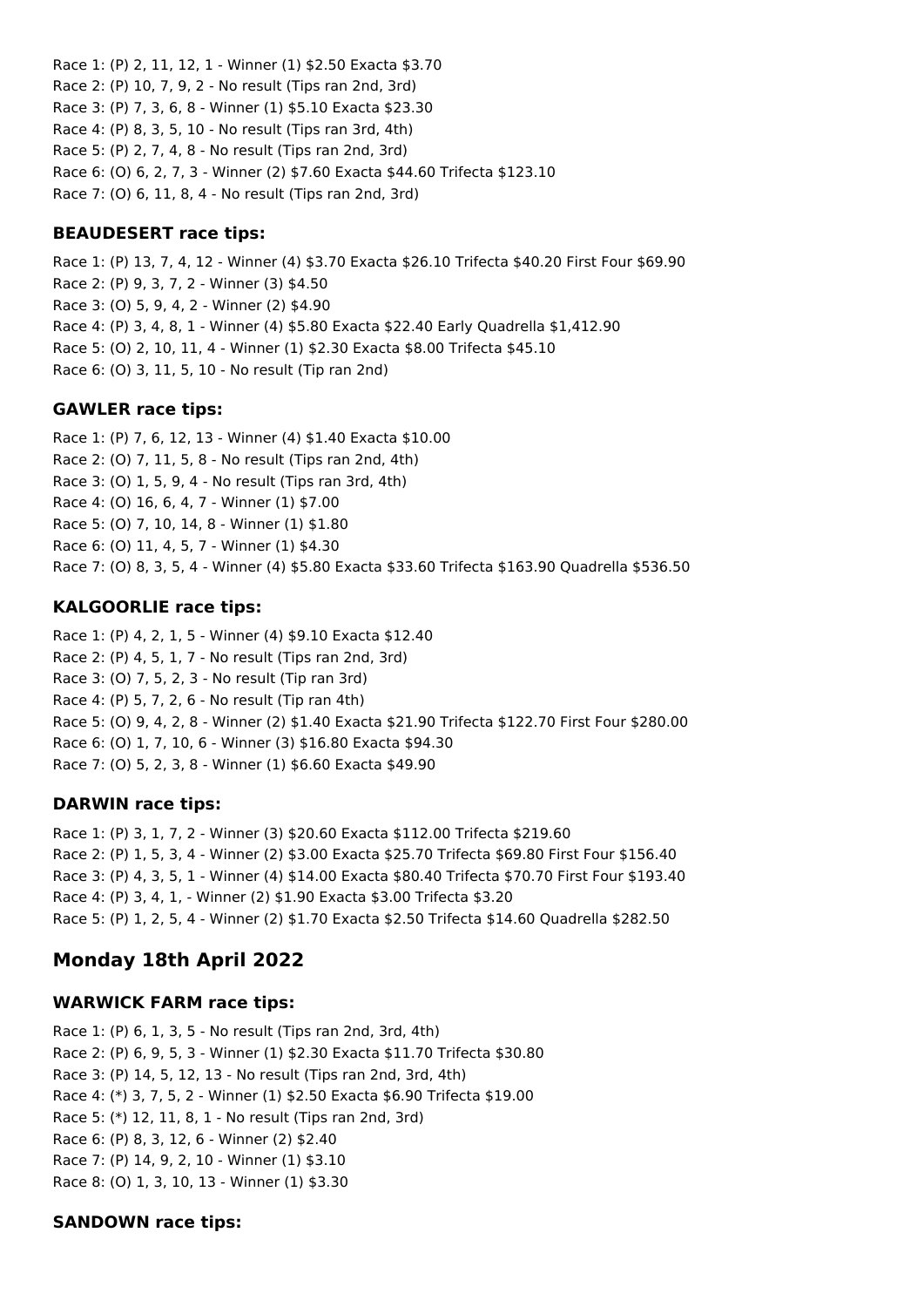Race 1: (\*) 1, 5, 2, 8 - Winner (4) \$9.30 Exacta \$19.80 Race 2: (P) 12, 2, 11, 4 - Winner (2) \$4.60 Exacta \$21.40 Trifecta \$34.60 Race 3: (\*) 4, 6, 2, 7 - No result (Tips ran 2nd, 4th) Race 4: (P) 8, 4, 1, 5 - Winner (2) \$3.70 Exacta \$15.20 Race 5: (P) 8, 4, 5, 2 - No result (Tips ran 2nd, 3rd, 4th) Race 6: (P) 17, 13, 12, 11 - Winner (1) \$2.10 Race 7: (\*) 13, 4, 15, 16 - No result (Tips ran 2nd, 4th) Race 8: (P) 1, 9, 17, 4 - Winner (1) \$3.00 Exacta \$13.30 Trifecta \$70.50

#### **OAKBANK race tips:**

Race 1: (P) 2, 1, 6, 4 - Winner (1) \$3.40 Exacta \$8.30 Race 2: (P) 1, 6, 3, 2 - Winner (2) \$6.60 Exacta \$17.00 Trifecta \$27.10 First Four \$26.30 Race 3: (P) 3, 2, 4, 5 - Winner (1) \$4.40 Race 4: (P) 3, 1, 7, 9 - Winner (2) \$3.00 Exacta \$8.90 Trifecta \$54.70 Early Quadrella \$480.20 Race 5: (O) 7, 15, 10, 2 - Winner (2) \$6.30 Race 6: (O) 12, 8, 13, 10 - Winner (1) \$8.00 Exacta \$33.90 Trifecta \$168.90 Race 7: (O) 10, 7, 2, 4 - No result (Tip ran 2nd) Race 8: (P) 1, 2, 8, 4 - Winner (1) \$5.10

# **MUSWELLBROOK race tips:**

Race 1: (P) 8, 6, 4, 9 - No result (Tips ran 3rd, 4th) Race 2: (\*) 2, 8, 12, 13 - Winner (1) \$1.20 Exacta \$7.20 Trifecta \$27.40 Race 3: (P) 3, 11, 14, 7 - No result (Tips ran 2nd, 3rd, 4th) Race 4: (O) 4, 3, 5, 2 - No result (Tips ran 3rd, 4th) Race 5: (\*) 4, 6, 9, 5 - Winner (1) \$1.50 Race 6: (O) 4, 2, 12, 5 - Winner (4) \$4.00 Exacta \$11.80 Trifecta \$46.20 Race 7: (O) 8, 5, 3, 11 - Winner (2) \$3.30

#### **PAKENHAM race tips:**

Race 1: (P) 8, 3, 4, 6 - Winner (4) \$4.90 Race 2: (P) 1, 10, 7, 4 - Winner (1) \$1.60 Exacta \$5.80 Race 3: (P) 1, 5, 3, 9 - No result (Tips ran 2nd, 4th) Race 4: (P) 2, 8, 4, 3 - Winner (1) \$2.50 Race 5: (P) 5, 3, 4, 2 - Winner (3) \$3.80 Exacta \$12.50 Trifecta \$15.50 Race 6: (P) 2, 1, 4, 6 - Winner (1) \$3.20

#### **TOWNSVILLE race tips:**

Race 1: (O) 12, 2, 13, 5 - Winner (1) \$5.10 Race 2: (\*) 4, 1, 2, 7 - Winner (2) \$5.10 Race 3: (O) 6, 2, 4, 1 - No result (Tips ran 2nd, 3rd, 4th) Race 4: (P) 5, 9, 4, 6 - Winner (2) \$5.00 Exacta \$13.90 Race 5: (\*) 2, 4, 1, 6 - Winner (1) \$2.00 Exacta \$6.40 Trifecta \$19.50 Race 6: (O) 5, 10, 2, 13 - No result (Tips ran 2nd, 4th)

#### **YORK race tips:**

Race 1: (O) 3, 6, 2, 4 - Winner (2) \$6.10 Exacta \$22.50 Race 2: (P) 7, 4, 2, 1 - Winner (2) \$4.20 Exacta \$24.70 Race 3: (P) 9, 5, 4, 8 - Winner (3) \$1.50 Exacta \$6.60 Trifecta \$23.90 Race 4: (P) 5, 3, 6, 1 - Winner (4) \$5.70 Exacta \$22.30 Early Quadrella \$408.90 Race 5: (P) 4, 9, 2, 3 - No result (Tips ran 2nd, 3rd, 4th) Race 6: (P) 6, 7, 4, 2 - No result (Tips ran 2nd, 4th) Race 7: (P) 9, 3, 7, 4 - Winner (1) \$2.50 Race 8: (P) 4, 3, 8, 7 - Winner (1) \$4.40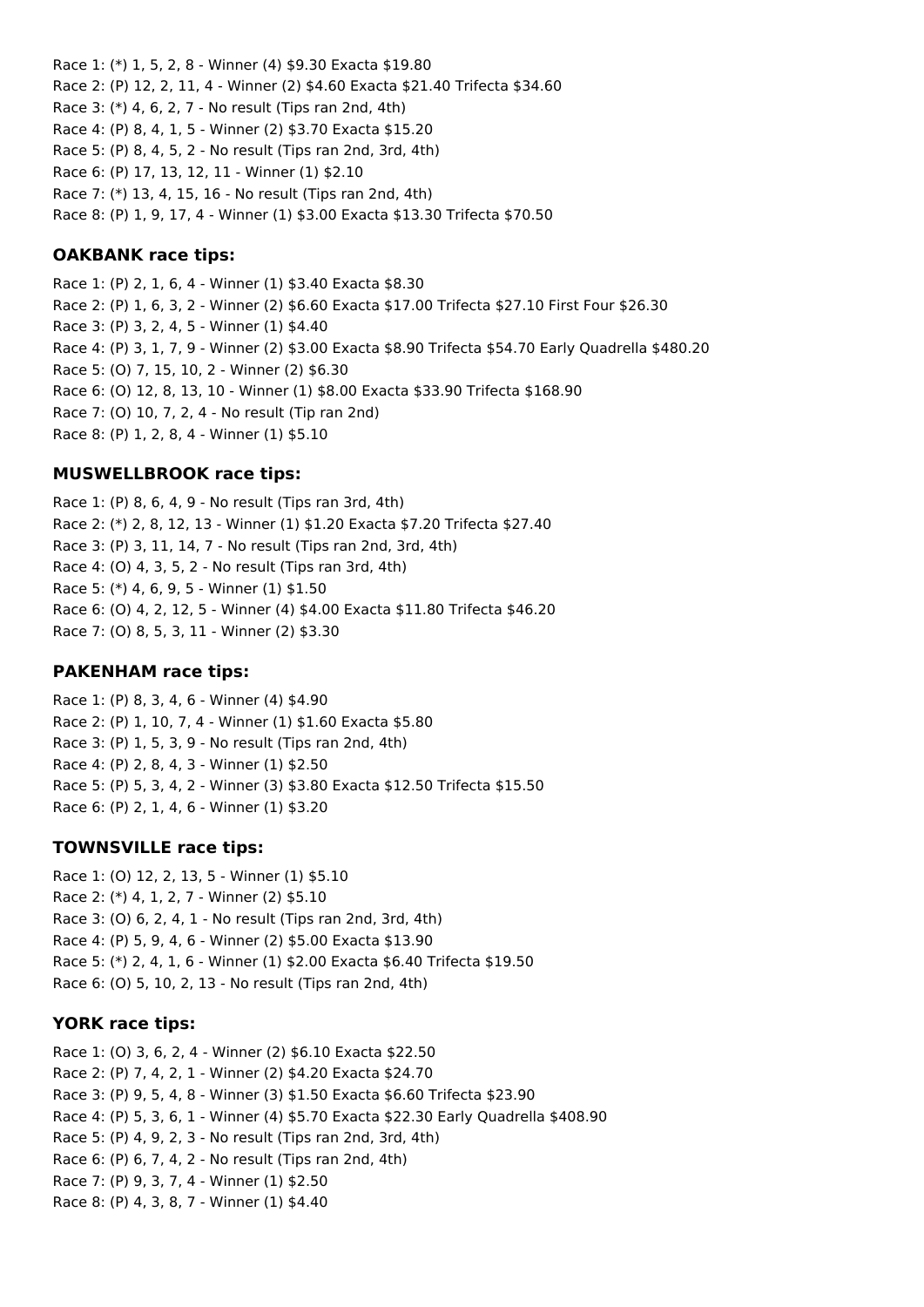#### **DEVONPORT race tips:**

Race 1: (P) 13, 6, 1, 10 - No result (Tips ran 3rd, 4th) Race 2: (P) 4, 6, 1, 5 - Winner (2) \$4.20 Race 3: (P) 2, 4, 1, 6 - Winner (2) \$1.70 Exacta \$4.70 Race 4: (P) 2, 4, 7, 1 - Winner (4) \$4.90 Exacta \$25.30 Trifecta \$79.20 Race 5: (P) 6, 3, 7, 5 - Winner (1) \$2.40 Exacta \$5.60 Trifecta \$12.80 First Four \$69.40 Race 6: (O) 2, 6, 7, 3 - No result (Tips ran 2nd, 4th) Race 7: (P) 1, 2, 7, 3 - Winner (1) \$3.80

# **Monday 11th April 2022**

### **GRAFTON race tips:**

Race 1: (P) 2, 3, 5, 6 - Winner (1) \$1.40 Exacta \$4.50 Race 2: (P) 6, 14, 2, 15 - No result (Tips ran 2nd, 4th) Race 3: (P) 6, 3, 11, 5 - Winner (2) \$1.30 Exacta \$5.70 Race 4: (P) 1, 8, 9, 4 - Winner (3) \$3.10 Race 5: (P) 2, 9, 1, 6 - No result (Tips ran 2nd, 3rd, 4th) Race 6: (P) 1, 9, 2, 6 - Winner (1) \$2.50 Exacta \$4.80 Trifecta \$14.10 Race 7: (\*) 2, 10, 9, 6 - Winner (4) \$11.90 Race 8: (\*) 4, 10, 7, 1 - No result (Tips ran 2nd, 4th) Race 9: (P) 6, 9, 5, 14 - Winner (1) \$1.70 Exacta \$6.90 Trifecta \$9.30 First Four \$8.50

# **TAMWORTH race tips:**

Race 1: (P) 4, 3, 7, 1 - No result (Tips ran 2nd, 3rd) Race 2: (P) 8, 3, 4, 5 - Winner (3) \$4.40 Exacta \$21.00 Trifecta \$74.00 Race 3: (P) 2, 11, 6, 3 - Winner (1) \$1.90 Exacta \$6.70 Trifecta \$16.90 First Four \$74.00 Race 4: (P) 1, 13, 4, 15 - Winner (3) \$5.70 Race 5: (P) 8, 1, 6, 3 - Winner (3) \$6.10 Race 6: (O) 4, 8, 12, 6 - Winner (1) \$2.20 Exacta \$18.40 Race 7: (P) 2, 6, 9, 5 - No result (Tip ran 4th)

# **SWAN HILL race tips:**

Race 1: (P) 11, 10, 5, 3 - Winner (1) \$1.90 Race 2: (O) 2, 5, 8, 7 - Winner (1) \$2.30 Exacta \$5.70 Trifecta \$33.90 Race 3: (P) 9, 4, 11, 10 - No result (Tips ran 2nd, 4th) Race 4: (P) 9, 1, 7, 2 - Winner (1) \$6.80 Race 5: (P) 2, 1, 3, 7 - Winner (2) \$3.70 Exacta \$19.70 Trifecta \$51.10 Race 6: (O) 1, 8, 11, 10 - Winner (1) \$2.60 Race 7: (P) 7, 8, 3, 4 - Winner (1) \$4.00 Exacta \$43.40 Race 8: (O) 4, 9, 8, 5 - No result

# **BIRDSVILLE race tips:**

Race 1: (P) 1, 6, 3, 5 - Winner (2) \$1.70 Exacta \$4.30 Trifecta \$16.10 Race 2: (P) 3, 5, 4, 2 - Winner (1) \$1.30 Exacta \$2.20 Trifecta \$3.60 First Four \$3.10 Race 3: (P) 4, 5, 1, 3 - Winner (1) \$1.30 Race 4: (P) 3, 1, 2, 6 - Winner (2) \$1.80 Exacta \$4.10 Trifecta \$13.30 Early Quadrella \$6.00 Race 5: (P) 2, 9, 7, 4 - Winner (3) \$11.30 Exacta \$55.80 Trifecta \$434.30 Race 6: (P) 1, 2, 4, 7 - Winner (3) \$1.10 Exacta \$4.60 Trifecta \$8.00 First Four \$27.90 Race 7: (P) 2, 5, 3, 4 - Winner (3) \$7.90 Exacta \$21.70 Trifecta \$39.30 First Four \$82.30 Quadrella \$179.40

# **Monday 4th April 2022**

# **MORNINGTON race tips:**

Race 1: (P) 10, 8, 6, 3 - Winner (3) \$4.70 Exacta \$24.80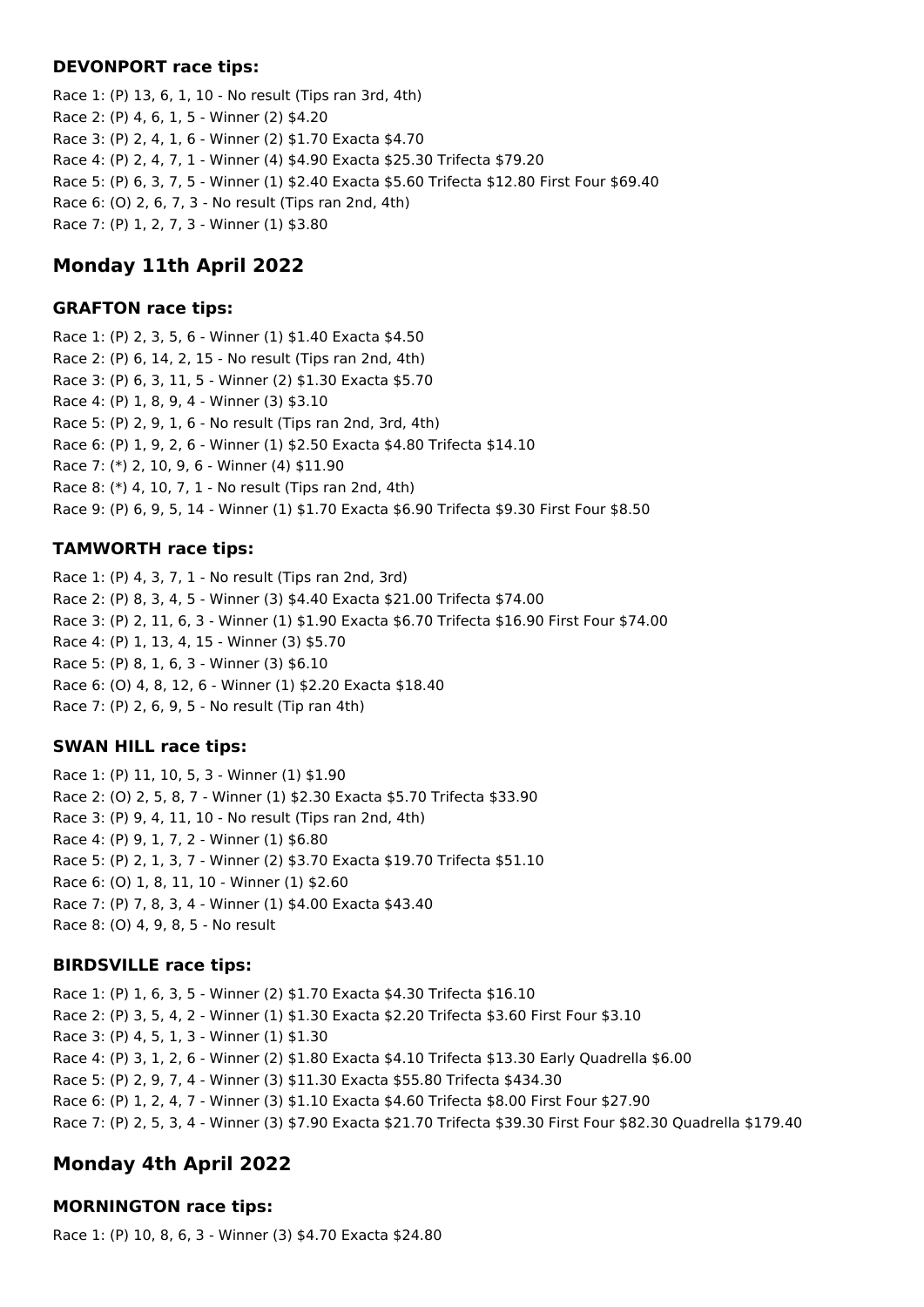Race 2: (P) 8, 11, 3, 7 - No result (Tips ran 2nd, 4th) Race 3: (P) 9, 6, 10, 5 - Winner (1) \$2.50 Race 4: (P) 6, 3, 2, 1 - Winner (4) \$2.80 Exacta \$13.80 Race 5: (P) 1, 4, 6, 7 - Winner (1) \$2.70 Race 6: (O) 5, 9, 6, 1 - Winner (4) \$4.10 Exacta \$20.30 Race 7: (P) 2, 4, 9, 1 - Winner (4) \$2.40 Race 8: (P) 9, 6, 8, 11 - Winner (1) \$2.20 Exacta \$9.80 Trifecta \$26.00 First Four \$101.80 Quadrella \$87.00

### **DOOMBEN race tips:**

Race 1: (P) 9, 1, 3, 5 - Winner (2) \$3.50 Exacta \$9.20 Race 2: (P) 4, 3, 7, 5 - Winner (2) \$2.20 Exacta \$4.20 Trifecta \$12.50 Race 3: (P) 4, 12, 5, 10 - Winner (1) \$4.00 Exacta \$11.50 Race 4: (P) 1, 6, 8, 3 - Winner (2) \$2.90 Early Quadrella \$162.80 Race 5: (P) 5, 7, 8, 3 - No result (Tips ran 2nd, 4th) Race 6: (P) 4, 6, 8, 10 - Winner (1) \$1.60 Race 7: (O) 3, 12, 9, 10 - No result (Tips ran 2nd, 3rd, 4th) Race 8: (O) 2, 9, 13, 10 - Winner (1) \$2.00

### **SCONE race tips:**

Race 1: (P) 5, 3, 11, 7 - Winner (2) \$3.10 Exacta \$5.00 Race 2: (P) 6, 2, 3, 5 - Winner (4) \$6.70 Race 3: (O) 10, 7, 11, 2 - Winner (1) \$2.90 Exacta \$15.90 Trifecta \$80.20 Race 4: (O) 9, 14, 7, 6 - Winner (1) \$2.50 Early Quadrella \$213.70 Race 5: (P) 2, 8, 17, 13 - No result (Tips ran 2nd, 3rd, 4th) Race 6: (P) 8, 14, 1, 2 - Winner (1) \$2.40 Exacta \$20.80 Trifecta \$75.20 Race 7: (P) 4, 7, 11, 17 - No result (Tips ran 2nd, 4th) Race 8: (\*) 5, 15, 1, 7 - No result (Tips ran 2nd, 3rd)

#### **PORT MACQUARIE race tips:**

Race 1: (P) 9, 11, 2, 3 - Winner (3) \$5.40 Exacta \$20.60 Race 2: (P) 8, 4, 7, 5 - Winner (2) \$4.10 Exacta \$15.20 Race 3: (P) 1, 8, 3, 11 - No result (Tips ran 3rd, 4th) Race 4: (O) 1, 3, 4, 5 - Winner (1) \$5.10 Exacta \$31.60 Race 5: (O) 3, 4, 9, 6 - Winner (2) \$2.90 Exacta \$21.40 Trifecta \$80.10 Race 6: (P) 2, 3, 6, 5 - Winner (1) \$2.10 Exacta \$5.90 Trifecta \$13.30 Race 7: (P) 5, 6, 8, 4 - Winner (2) \$5.10 Quadrella \$242.80

# **Monday 28th March 2022**

#### **NEWCASTLE race tips:**

Race 1: (P) 7, 8, 9, 4 - No result (Tips ran 2nd, 3rd, 4th) Race 2: (P) 3, 5, 11, 2 - Winner (1) \$4.20 Race 3: (P) 7, 10, 3, 5 - Winner (2) \$5.40 Race 4: (P) 11, 4, 14, 5 - Winner (3) \$3.30 Exacta \$16.00 Race 5: (P) 11, 2, 1, 10 - Winner (1) \$2.50 Race 6: (P) 6, 2, 4, 12 - Winner (3) \$5.80 Exacta \$22.20 Trifecta \$74.30 Race 7: (P) 12, 18, 2, 10 - No result (Tips ran 3rd, 4th)

#### **QUEANBEYAN race tips:**

Race 1: (P) 1, 8, 4, 3 - Winner (1) \$1.60 Race 2: (P) 7, 12, 1, 10 - Winner (2) \$3.10 Exacta \$10.60 Trifecta \$25.30 Race 3: (P) 4, 6, 9, 1 - Winner (1) \$2.40 Race 4: (O) 8, 6, 5, 7 - No result (Tip ran 3rd) Race 5: (0) 1, 8, 14, 6 - Winner (3) \$10.70 Exacta \$64.70 Trifecta \$339.50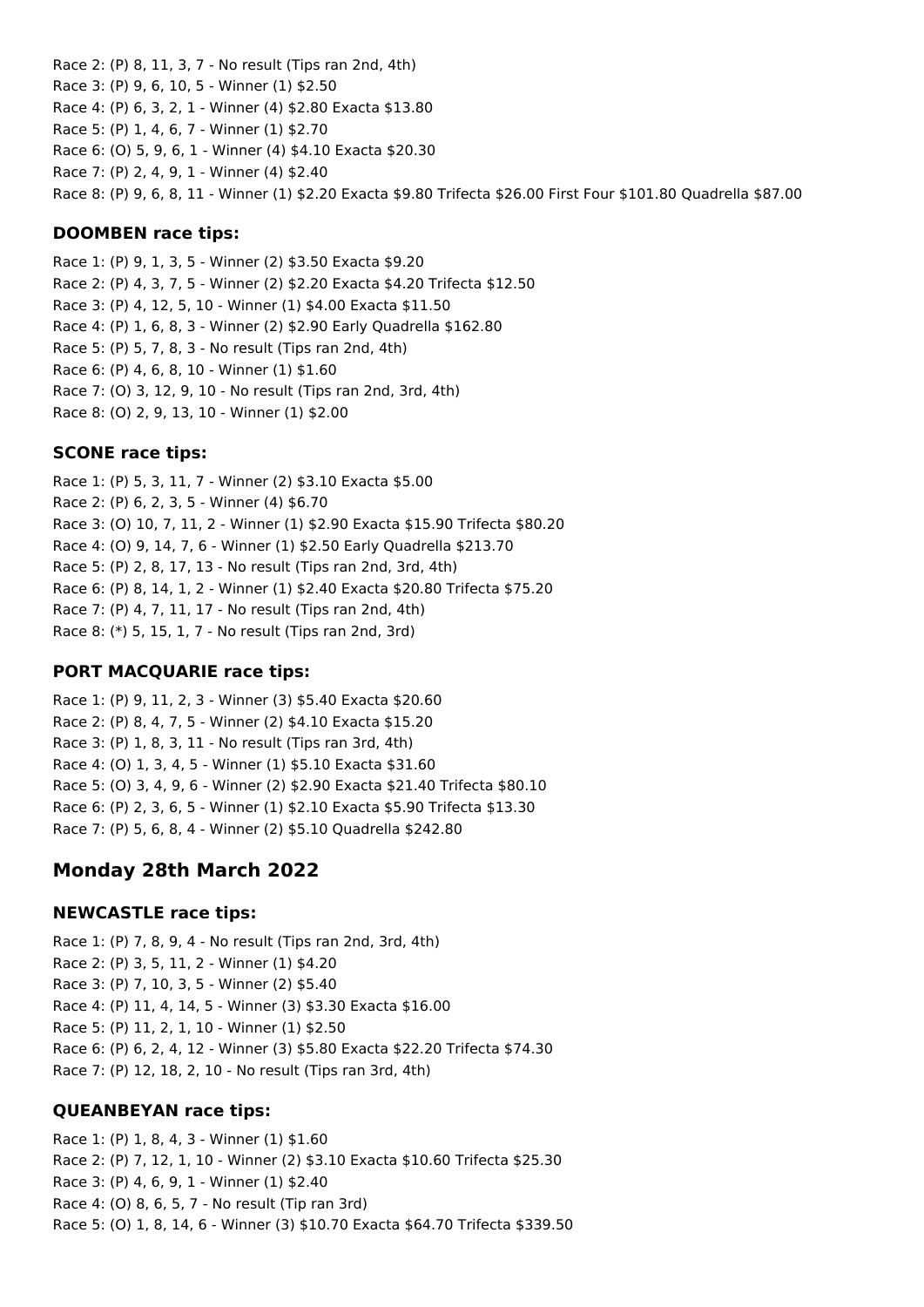Race 6: (P) 8, 9, 7, 12 - Winner (3) \$3.70 Exacta \$31.10 Race 7: (P) 1, 5, 4, 2 - Winner (2) \$5.40 Exacta \$17.00 Trifecta \$45.10

# **QUIRINDI race tips:**

Race 1: (P) 2, 11, 8, 9 - No result (Tips ran 2nd, 4th) Race 2: (P) 5, 6, 1, 3 - Winner (3) \$5.00 Exacta \$14.20 Trifecta \$38.50 First Four \$103.80 Race 3: (O) 5, 3, 13, 10 - Winner (3) \$7.30 Exacta \$110.70 Race 4: (P) 6, 5, 8, 2 - No result (Tips ran 2nd, 3rd, 4th) Race 5: (O) 1, 6, 5, 12 - Winner (3) \$7.80 Race 6: (P) 2, 5, 6, 12 - Winner (1) \$3.60 Exacta \$16.70 Race 7: (O) 6, 9, 11, 13 - No result (Tips ran 3rd, 4th)

# **Monday 21st March 2022**

# **TAREE race tips:**

Race 1: (P) 2, 8, 7, 3 - Winner (1) \$2.10 Exacta \$8.10 Trifecta \$32.70 Race 2: (P) 4, 6, 8, 5 - Winner (1) \$1.40 Exacta \$4.40 Race 3: (P) 2, 9, 3, 8 - Winner (1) \$1.90 Exacta \$6.00 Race 4: (P) 7, 5, 9, 6 - Winner (3) \$3.30 Exacta \$13.00 Early Quadrella \$21.80 Race 5: (P) 14, 3, 2, 5 - Winner (1) \$1.30 Race 6: (P) 3, 7, 2, 9 - Winner (2) \$4.40 Race 7: (P) 10, 6, 3, 8 - Winner (2) \$2.80 Race 8: (P) 1, 6, 5, 4 - Winner (1) \$2.30 Quadrella \$49.30

# **CHINCHILLA race tips:**

Race 1: (P) 10, 12, 11, 16 - Winner (1) \$1.70 Exacta \$14.20 Race 2: (P) 8, 12, 9, 3 - Winner (1) \$2.30 Race 3: (P) 1, 5, 7, 6 - Winner (1) \$2.40 Exacta \$7.90 Trifecta \$23.70 First Four \$56.50 Race 4: (O) 6, 11, 1, 10 - Winner (2) \$5.40 Exacta \$22.90 Early Quadrella \$72.20 Race 5: (O) 6, 9, 2, 5 - Winner (2) \$5.40 Exacta \$25.90 Race 6: (O) 2, 7, 3, 12 - No result (Tips ran 3rd, 4th) Race 7: (P) 6, 4, 8, 12 - No result (Tip ran 2nd)

# **Monday 14th March 2022**

# **MORPHETTVILLE race tips:**

Race 1: (P) 1, 9, 7, 8 - Winner (1) \$2.80 Race 2: (\*) 1, 2, 7, 4 - Winner (2) \$2.60 Race 3: (P) 2, 8, 4, 1 - Winner (2) \$2.60 Exacta \$17.10 Race 4: (P) 3, 6, 10, 8 - Winner (3) \$8.20 Race 5: (O) 5, 4, 8, 1 - Winner (2) \$6.10 Exacta \$25.80 Early Quadrella \$672.00 Race 6: (P) 13, 3, 2, 1 - Winner (3) \$7.90 Exacta \$35.70 Trifecta \$114.00 Race 7: (P) 5, 6, 2, 1 - Winner (1) \$4.00 Exacta \$13.60 Race 8: (\*) 15, 5, 3, 1 - Winner (1) \$2.00 Race 9: (O) 7, 12, 5, 6 - Winner (1) \$2.90 Quadrella \$265.10

# **GRAFTON race tips:**

Race 1: (P) 5, 3, 2, 8 - Winner (1) \$1.70 Exacta \$3.30 Trifecta \$4.40 First Four \$5.60 Race 2: (O) 6, 1, 3, 7 - Winner (1) \$2.40 Exacta \$8.80 Race 3: (P) 4, 1, 3, 2 - Winner (3) \$6.50 Exacta \$47.60 Trifecta \$93.70 Race 4: (P) 4, 5, 8, 6 - Winner (1) \$3.60 Exacta \$16.40 Early Quadrella \$104.90 Race 5: (P) 4, 10, 6, 3 - Winner (4) \$3.20 Exacta \$16.30 Trifecta \$38.70 Race 6: (P) 6, 15, 2, 7 - No result (Tips ran 2nd, 3rd, 4th)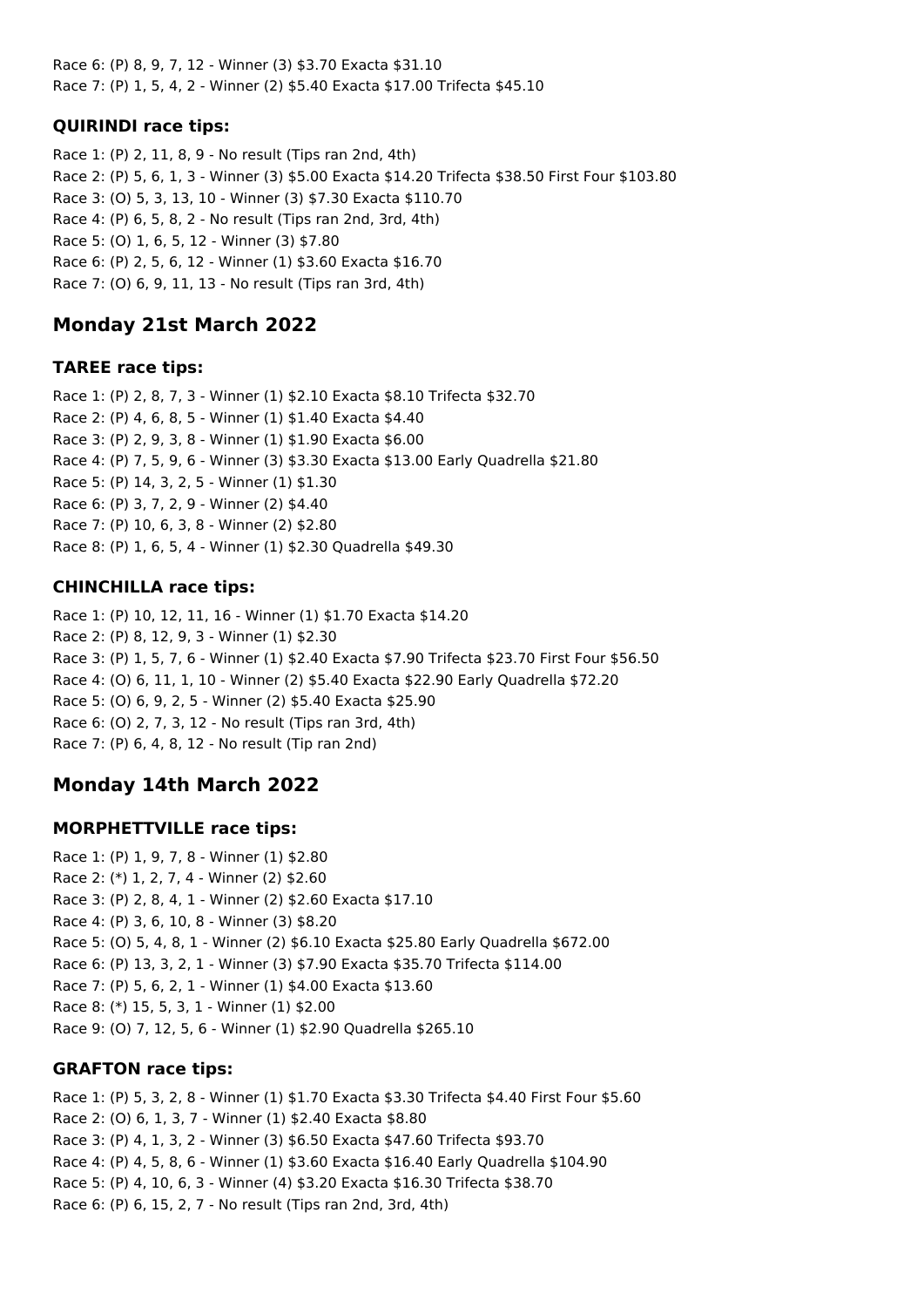#### **WARRNAMBOOL race tips:**

Race 1: (P) 6, 5, 7, 8 - No result (Tips ran 2nd, 4th) Race 2: (P) 6, 7, 8, 2 - Winner (1) \$3.00 Race 3: (P) 9, 10, 11, 7 - Winner (2) \$4.70 Exacta \$14.30 Trifecta \$63.10 Race 4: (P) 13, 12, 14, 2 - Winner (2) \$2.20 Race 5: (\*) 1, 6, 9, 4 - Winner (1) \$1.70 Race 6: (P) 8, 11, 1, 6 - No result (Tips ran 2nd, 3rd, 4th) Race 7: (O) 2, 5, 4, 3 - Winner (2) \$4.10 Exacta \$7.90 Race 8: (O) 10, 12, 1, 3 - Winner (1) \$6.30 Exacta \$27.30 Trifecta \$77.50

### **CAIRNS race tips:**

Race 1: (P) 5, 1, 2, 4 - Abandoned Race 2: (P) 4, 1, 3, 5 - Abandoned Race 3: (O) 1, 7, 3, 4 - Abandoned Race 4: (P) 5, 1, 2, 4 - Abandoned Race 5: (P) 1, 2, 6, 4 - Abandoned Race 6: (O) 5, 4, 2, 9 - Abandoned Race 7: (O) 8, 6, 2, 13 - Abandoned

#### **CANBERRA race tips:**

Race 1: (P) 4, 3, 5, 12 - Winner (2) \$4.30 Race 2: (P) 3, 8, 2, 10 - Winner (1) \$3.70 Race 3: (\*) 6, 4, 1, 3 - Winner (3) \$9.30 Exacta \$15.70 Race 4: (P) 9, 13, 1, 12 - Winner (1) \$1.60 Exacta \$8.00 Early Quadrella \$194.00 Race 5: (P) 5, 1, 6, 13 - Winner (1) \$2.70 Race 6: (P) 1, 3, 2, 6 - No result (Tips ran 2nd, 4th) Race 7: (P) 6, 14, 3, 11 - No result (Tips ran 2nd, 4th) Race 8: (P) 3, 11, 17, 14 - Winner (4) \$9.80 Exacta \$45.00

# **Monday 7th March 2022**

#### **GRAFTON race tips:**

Race 1: (P) 8, 7, 11, 9 - Abandoned Race 2: (P) 1, 2, 4, 3 - Abandoned Race 3: (P) 8, 2, 1, 6 - Abandoned Race 4: (P) 5, 2, 4, 3 - Abandoned Race 5: (P) 2, 3, 1, 4 - Abandoned Race 6: (P) 3, 1, 6, 4 - Abandoned Race 7: (P) 3, 1, 4, 8 - Abandoned

#### **COWRA race tips:**

Race 1: (P) 6, 2, 10, 5 - Winner (2) \$3.50 Exacta \$12.70 Race 2: (P) 13, 11, 4, 14 - Winner (4) \$8.40 Exacta \$43.70 Trifecta \$190.70 Race 3: (P) 1, 5, 6, 3 - No result (Tips ran 3rd, 4th) Race 4: (O) 5, 9, 6, 10 - Winner (1) \$3.70 Exacta \$20.40 Race 5: (P) 5, 8, 7, 4 - Winner (1) \$3.60 Exacta \$6.20 Trifecta \$35.60 Race 6: (O) 2, 8, 1, 5 - Winner (1) \$4.40 Race 7: (O) 2, 5, 11, 4 - No result (Tip ran 2nd)

#### **YORK race tips:**

Race 1: (P) 2, 4, 3, 5 - No result (Tips ran 3rd, 4th) Race 2: (P) 8, 7, 4, 2 - No result Race 3: (P) 2, 5, 8, 10 - No result (Tip ran 4th) Race 4: (P) 4, 5, 8, 9 - Winner (1) \$2.10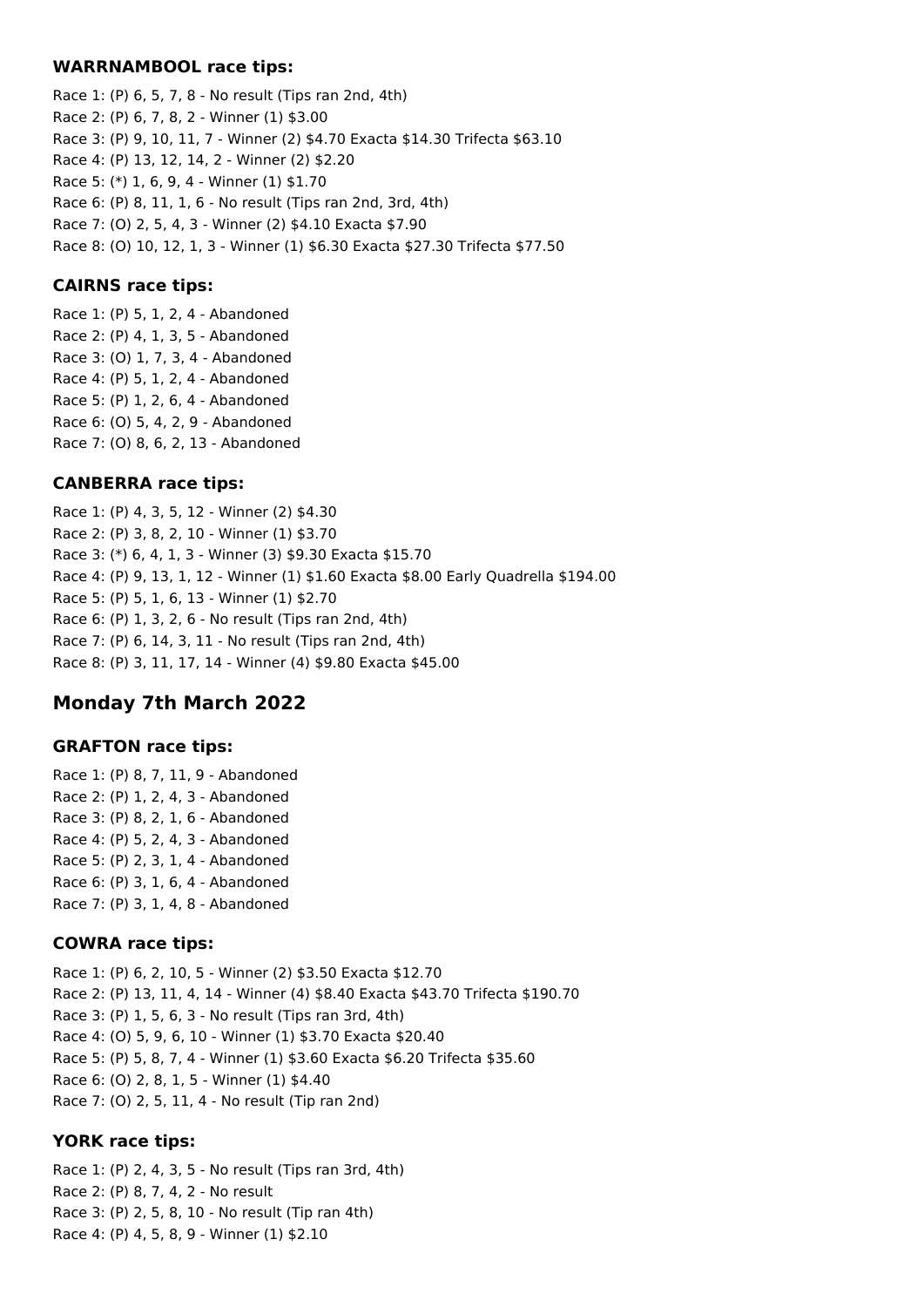Race 5: (P) 4, 2, 3, 7 - Winner (1) \$1.70 Race 6: (P) 3, 2, 8, 6 - Winner (1) \$3.80 Race 7: (P) 4, 8, 3, 6 - No result (Tips ran 2nd, 3rd, 4th) Race 8: (O) 7, 1, 5, 8 - No result (Tips ran 2nd, 3rd)

# **Monday 28th February 2022**

# **PORT MACQUARIE race tips:**

Race 1: (P) 4, 1, 7, 8 - Abandoned Race 2: (P) 1, 10, 12, 16 - Abandoned Race 3: (P) 7, 4, 10, 5 - Abandoned Race 4: (P) 12, 5, 15, 20 - Abandoned Race 5: (P) 2, 3, 4, 7 - Abandoned Race 6: (P) 1, 7, 6, 3 - Abandoned Race 7: (P) 4, 7, 9, 8 - Abandoned Race 8: (P) 13, 4, 9, 2 - Abandoned

# **HAMILTON race tips:**

Race 1: (P) 5, 8, 2, 4 - Winner (1) \$1.60 Race 2: (P) 2, 4, 3, 1 - Winner (3) \$2.20 Exacta \$9.00 Race 3: (\*) 14, 10, 6, 13 - Winner (4) \$7.50 Race 4: (O) 5, 4, 10, 3 - Winner (2) \$2.70 Early Quadrella \$142.00 Race 5: (\*) 4, 8, 6, 2 - Winner (1) \$2.20 Race 6: (P) 2, 8, 4, 3 - Winner (4) \$7.60 Exacta \$27.90 Trifecta \$90.80 First Four \$204.00 Race 7: (P) 5, 8, 10, 1 - Winner (4) \$8.40 Race 8: (P) 13, 3, 9, 5 - Winner (1) \$7.60 Quadrella \$1,550.40

# **TOOWOOMBA race tips:**

Race 1: (P) 1, 2, 3, 6 - Abandoned Race 2: (P) 2, 4, 1, 7 - Abandoned Race 3: (P) 2, 3, 4, 1 - Abandoned Race 4: (P) 1, 2, 3, 4 - Abandoned Race 5: (P) 1, 2, 3, 4 - Abandoned Race 6: (P) 1, 2, 3, 4 - Abandoned Race 7: (P) 1, 2, 4, 5 - Abandoned

# **THANGOOL race tips:**

Race 1: (P) 9, 11, 3, 12 - Winner (1) \$2.60 Race 2: (O) 10, 11, 8, 13 - No result (Tips ran 2nd, 4th) Race 3: (P) 4, 3, 5, 6 - Winner (2) \$1.80 Exacta \$4.70 Trifecta \$13.20 Race 4: (P) 1, 2, 6, 10 - No result (Tips ran 2nd, 3rd, 4th) Race 5: (O) 9, 7, 3, 1 - Winner (2) \$2.70 Exacta \$7.40 Trifecta \$43.20 Race 6: (O) 1, 3, 7, 12 - Winner (1) \$3.50 Race 7: (O) 10, 12, 1, 13 - No result (Tips ran 3rd, 4th)

# **Monday 21st February 2022**

# **BATHURST race tips:**

Race 1: (P) 1, 2, 4, 9 - Abandoned Race 2: (P) 3, 4, 8, 10 - Abandoned Race 3: (O) 1, 9, 7, 3 - Abandoned Race 4: (P) 5, 6, 3, 8 - Abandoned Race 5: (P) 3, 12, 11, 9 - Abandoned Race 6: (P) 5, 7, 4, 6 - Abandoned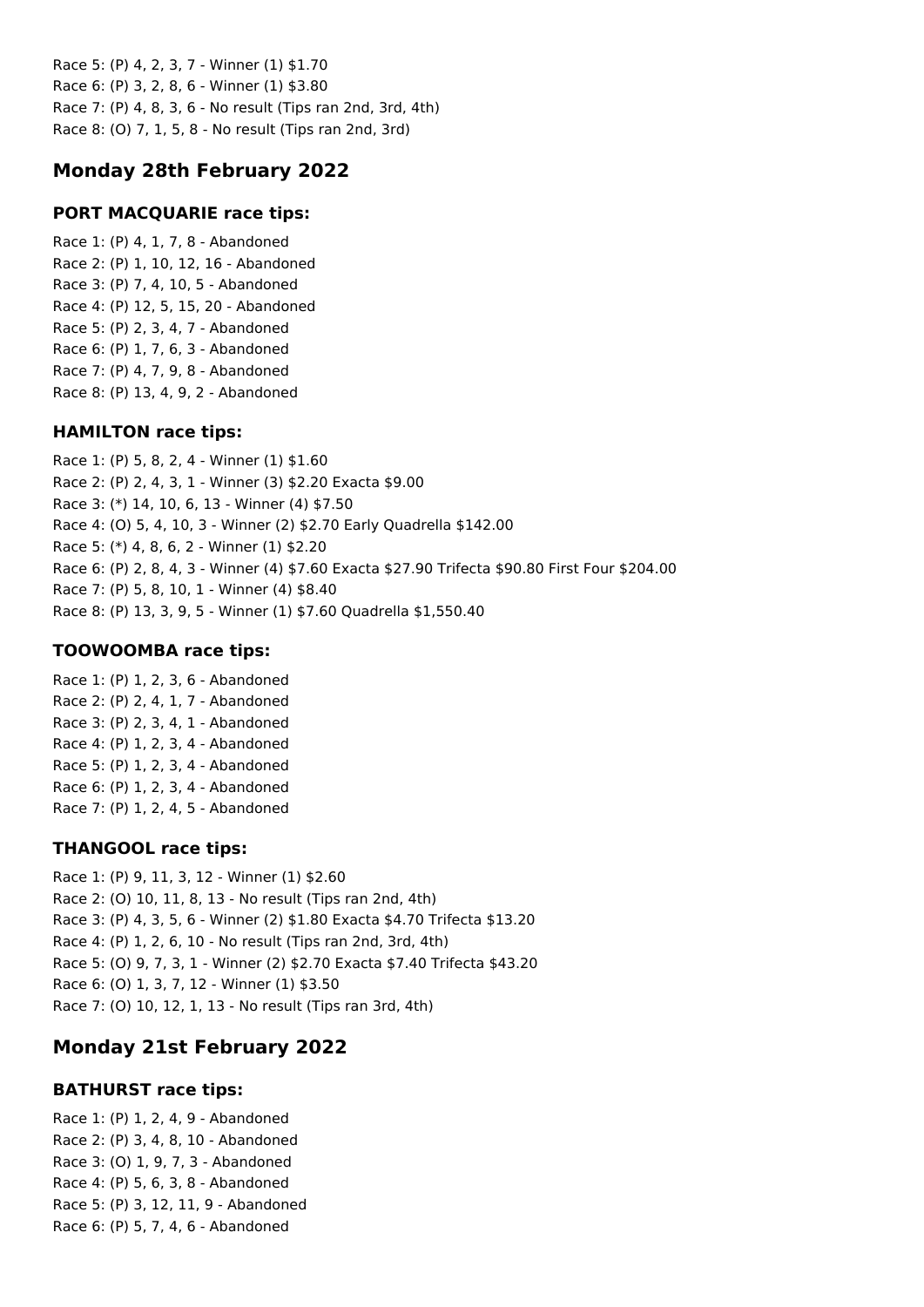#### **TERANG race tips:**

Race 1: (P) 6, 8, 7, 1 - Winner (1) \$2.00 Exacta \$3.40 Race 2: (P) 5, 1, 11, 7 - No result (Tips ran 2nd, 3rd) Race 3: (P) 3, 7, 4, 10 - Winner (3) \$5.80 Exacta \$14.60 Race 4: (P) 8, 11, 7, 6 - Winner (4) \$4.10 Exacta \$16.40 Race 5: (P) 5, 8, 7, 1 - No result (Tips ran 2nd, 4th) Race 6: (O) 7, 3, 8, 2 - Winner (2) \$4.20 Race 7: (P) 5, 4, 7, 3 - Winner (4) \$5.30 Exacta \$17.80 Race 8: (P) 3, 4, 7, 2 - Winner (1) \$2.40 Exacta \$6.20

#### **TAMWORTH race tips:**

Race 1: (P) 5, 9, 2, 8 - Winner (3) \$3.70 Race 2: (P) 16, 4, 3, 9 - No result (Tip ran 4th) Race 3: (P) 4, 7, 2, 1 - Winner (1) \$1.80 Exacta \$4.40 Trifecta \$23.10 First Four \$48.60 Race 4: (P) 3, 4, 1, 7 - Winner (1) \$3.20 Exacta \$17.90 Trifecta \$77.90 First Four \$252.80 Race 5: (P) 4, 3, 2, 8 - Winner (3) \$7.90 Exacta \$32.60 Trifecta \$190.50 Race 6: (P) 1, 8, 7, 6 - Winner (3) \$7.00 Race 7: (O) 8, 6, 3, 4 - Winner (2) \$4.60 Exacta \$30.60 Quadrella \$1,316.90

# **Monday 14th February 2022**

#### **SCONE race tips:**

Race 1: (P) 1, 2, 5, 3 - Winner (3) \$8.30 Exacta \$42.90 Race 2: (P) 2, 6, 8, 1 - Winner (1) \$3.20 Race 3: (P) 10, 2, 4, 7 - Winner (4) \$6.80 Race 4: (P) 1, 3, 4, 5 - Winner (2) \$3.70 Exacta \$10.20 Early Quadrella \$708.40 Race 5: (P) 8, 11, 2, 14 - Winner (2) \$6.20 Race 6: (O) 9, 11, 14, 3 - No result (Tip ran 4th) Race 7: (O) 6, 4, 9, 11 - Winner (4) \$6.30

# **STONY CREEK race tips:**

Race 1: (P) 8, 11, 9, 5 - Winner (1) \$2.50 Race 2: (P) 5, 13, 6, 16 - Winner (3) \$4.10 Race 3: (P) 12, 9, 10, 5 - Winner (1) \$1.90 Exacta \$28.50 Trifecta \$139.30 Race 4: (P) 8, 5, 9, 11 - No result (Tips ran 3rd, 4th) Race 5: (P) 1, 3, 5, 4 - Winner (3) \$2.10 Exacta \$6.40 Trifecta \$15.40 First Four \$23.90 Race 6: (P) 1, 2, 4, 8 - Winner (1) \$1.60 Race 7: (P) 1, 8, 4, 6 - Winner (1) \$2.90 Exacta \$3.70 Trifecta \$9.60 Race 8: (P) 5, 4, 3, 8 - Winner (1) \$4.30 Quadrella \$36.40

# **Monday 7th February 2022**

#### **MUSWELLBROOK race tips:**

Race 1: (P) 3, 5, 11, 9 - No result (Tips ran 2nd, 3rd, 4th) Race 2: (P) 2, 5, 7, 6 - Winner (2) \$3.70 Exacta \$17.70 Race 3: (P) 14, 12, 2, 1 - Winner (4) \$4.00 Exacta \$19.30 Race 4: (P) 4, 5, 9, 1 - Winner (1) \$2.40 Race 5: (P) 7, 10, 2, 3 - Winner (3) \$5.50 Exacta \$31.90 Trifecta \$76.40 Race 6: (O) 4, 9, 7, 8 - Winner (1) \$7.50 Race 7: (O) 3, 10, 5, 9 - Winner (3) \$7.80 Quadrella \$744.70

#### **BATHURST race tips:**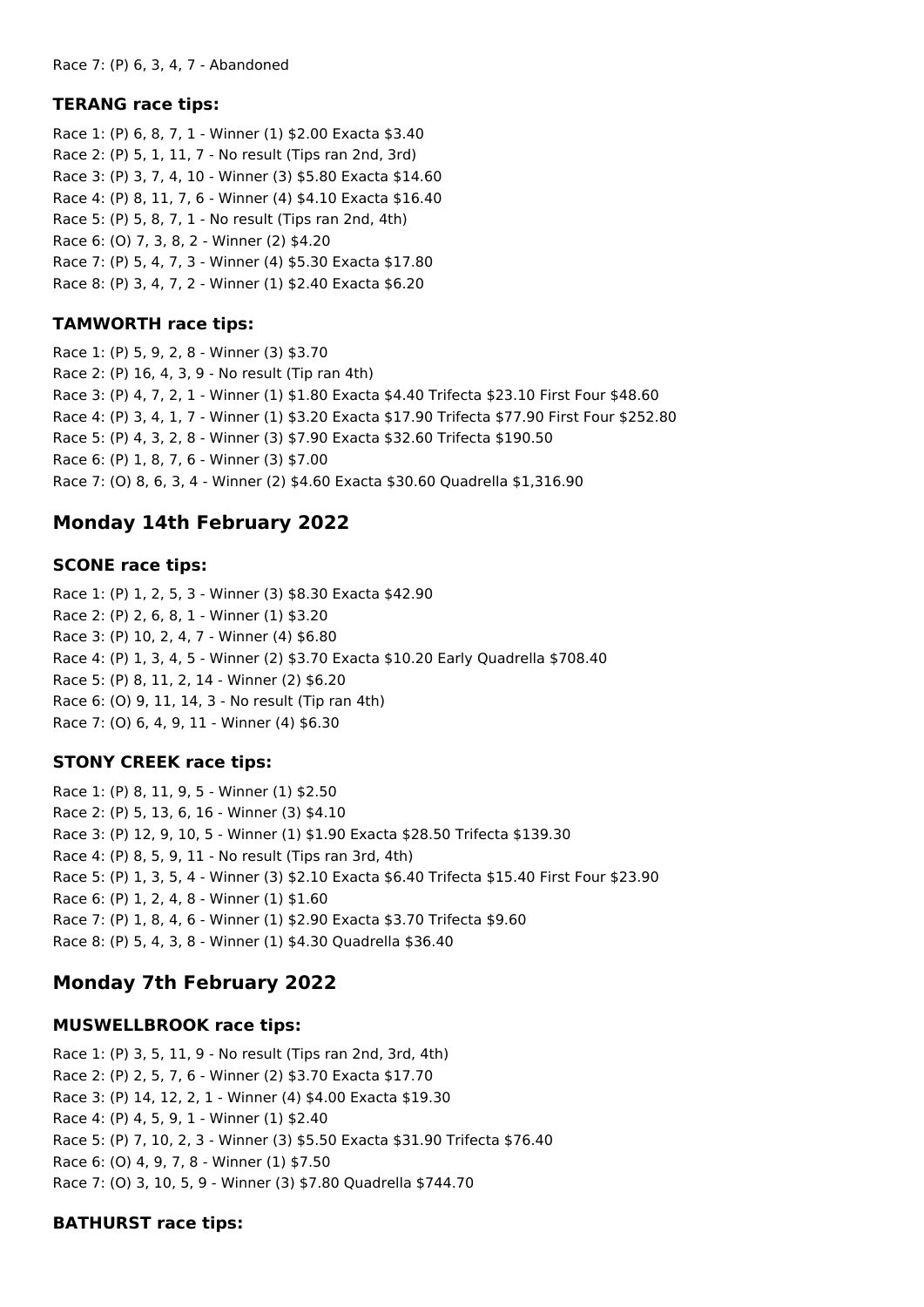Race 1: (P) 5, 3, 9, 6 - Winner (1) \$1.80 Exacta \$6.50 Trifecta \$11.90 First Four \$26.80 Race 2: (P) 1, 3, 9, 2 - Winner (1) \$1.60 Exacta \$3.30 Race 3: (P) 4, 1, 8, 9 - Winner (1) \$3.30 Exacta \$11.80 Race 4: (P) 4, 1, 6, 10 - Winner (1) \$1.30 Exacta \$1.70 Trifecta \$12.00 First Four \$35.10 Early Quadrella \$20.50 Race 5: (P) 3, 4, 6, 2 - Winner (1) \$2.80 Race 6: (\*) 2, 1, 3, 6 - No result (Tips ran 2nd, 3rd) Race 7: (O) 5, 10, 4, 2 - Winner (4) \$5.30

#### **BENALLA race tips:**

Race 1: (P) 6, 12, 7, 11 - Winner (2) \$4.60 Exacta \$30.50 Trifecta \$69.00 Race 2: (P) 3, 11, 12, 6 - Winner (1) \$1.90 Exacta \$5.20 Race 3: (P) 10, 14, 3, 4 - No result (Tips ran 2nd, 4th) Race 4: (O) 10, 7, 3, 15 - Winner (2) \$2.70 Race 5: (P) 7, 5, 11, 13 - Winner (2) \$3.70 Race 6: (P) 3, 2, 5, 6 - No result (Tips ran 2nd, 3rd) Race 7: (P) 4, 6, 3, 7 - Winner (3) \$3.60 Exacta \$9.80 Trifecta \$47.60 First Four \$91.80 Race 8: (P) 9, 6, 3, 2 - Winner (3) \$3.70 Exacta \$16.90 Trifecta \$54.30 Race 9: (O) 9, 8, 11, 6 - Winner (2) \$9.60 Exacta \$45.00

#### **WARWICK race tips:**

Race 1: (P) 9, 1, 8, 2 - No result (Tips ran 2nd, 4th) Race 2: (P) 2, 1, 14, 12 - Winner (1) \$1.90 Exacta \$3.90 Race 3: (P) 10, 16, 8, 17 - Winner (1) \$1.60 Race 4: (P) 6, 11, 9, 2 - Winner (1) \$4.90 Exacta \$27.00 Trifecta \$104.00 Race 5: (P) 6, 12, 11, 3 - No result (Tips ran 2nd, 3rd) Race 6: (P) 5, 3, 6, 8 - Winner (2) \$3.00 Race 7: (O) 1, 10, 4, 8 - No result (Tips ran 2nd, 3rd, 4th) Race 8: (P) 4, 8, 10, 1 - No result (Tips ran 2nd, 3rd, 4th)

#### **BELMONT race tips:**

Race 1: (P) 2, 6, 4, 10 - Winner (1) \$1.50 Race 2: (P) 7, 2, 3, 8 - No result (Tip ran 3rd) Race 3: (P) 1, 2, 6, 7 - Winner (2) \$3.40 Exacta \$24.90 Trifecta \$36.50 Race 4: (P) 6, 4, 3, 1 - Winner (2) \$6.30 Race 5: (P) 3, 2, 4, 7 - No result (Tips ran 2nd, 4th) Race 6: (P) 5, 3, 7, 6 - Winner (1) \$4.20 Exacta \$63.20 Race 7: (P) 1, 8, 9, 5 - Winner (1) \$1.50 Race 8: (P) 3, 10, 6, 2 - Winner (3) \$2.70

# **Monday 31st January 2022**

#### **NEWCASTLE race tips:**

Race 1: (P) 4, 5, 7, 6 - Winner (3) \$2.70 Exacta \$7.80 Race 2: (P) 5, 2, 11, 4 - No result (Tips ran 2nd, 3rd) Race 3: (P) 6, 10, 5, 4 - Winner (2) \$3.70 Exacta \$28.60 Trifecta \$48.20 First Four \$134.30 Race 4: (P) 11, 1, 5, 8 - Winner (2) \$2.20 Exacta \$14.70 Race 5: (P) 5, 1, 3, 2 - Winner (4) \$11.10 Exacta \$46.80 Trifecta \$299.60 First Four \$564.70 Race 6: (P) 7, 1, 5, 4 - Abandoned Race 7: (O) 3, 11, 8, 16 - Abandoned

#### **DUBBO race tips:**

Race 1: (P) 4, 2, 3, 1 - Winner (2) \$3.70 Race 2: (P) 9, 12, 11, 4 - No result (Tips ran 2nd, 3rd) Race 3: (P) 8, 3, 7, 10 - No result (Tips ran 2nd, 3rd, 4th)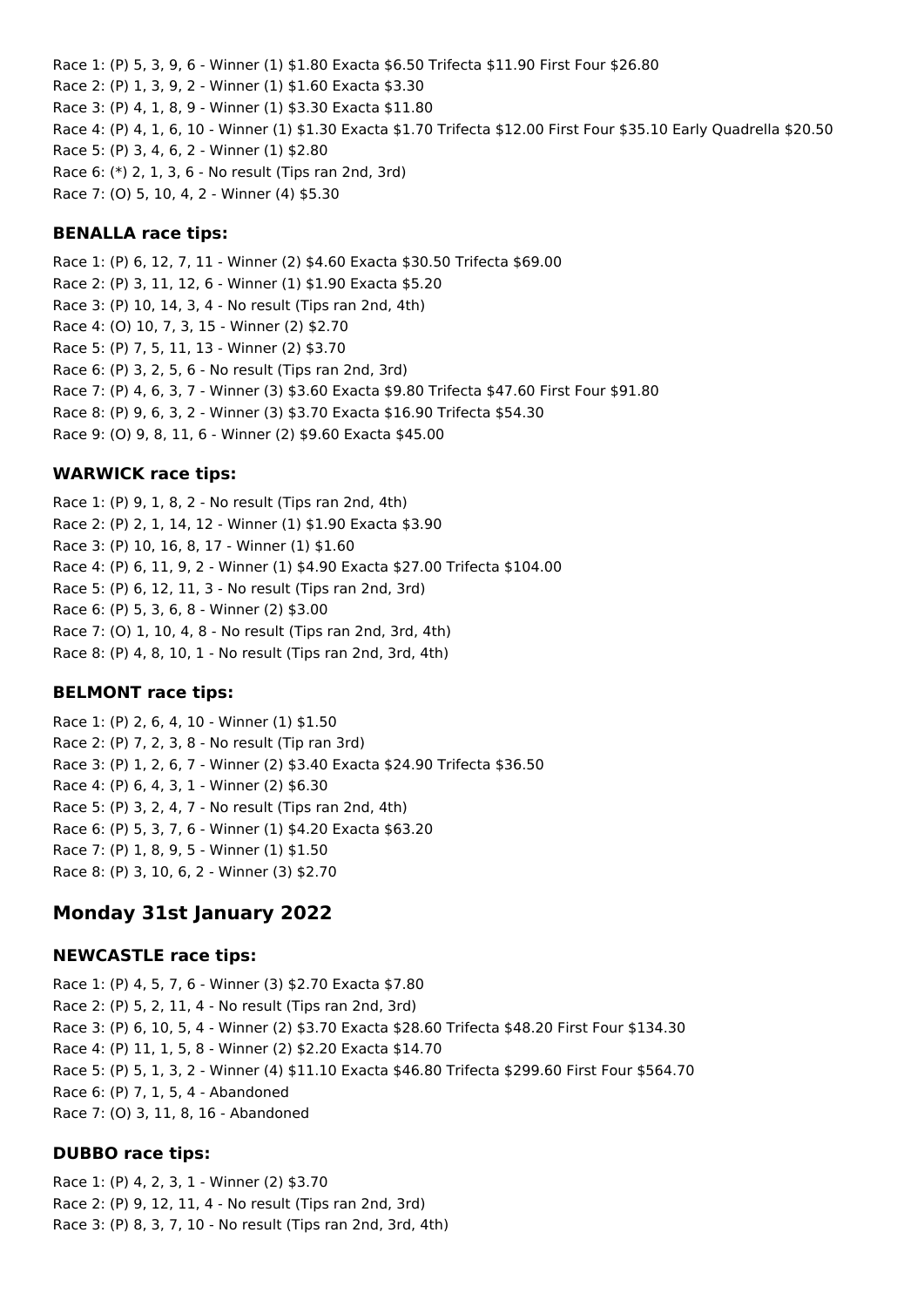Race 4: (O) 4, 8, 5, 10 - Winner (1) \$1.50 Exacta \$11.70 Race 5: (O) 2, 4, 3, 8 - Winner (2) \$2.60 Exacta \$23.20 Race 6: (P) 3, 2, 6, 4 - No result (Tips ran 2nd, 4th) Race 7: (P) 6, 1, 10, 5 - Winner (1) \$3.50 Exacta \$10.00 Race 8: (O) 5, 15, 6, 11 - Winner (1) \$5.00

# **SALE race tips:**

Race 1: (O) 3, 8, 9, 10 - No result Race 2: (P) 12, 5, 9, 4 - Winner (4) \$11.30 Race 3: (P) 9, 12, 10, 1 - Winner (3) \$1.80 Exacta \$5.30 Trifecta \$18.80 First Four \$38.50 Race 4: (P) 4, 1, 6, 9 - No result (Tips ran 2nd, 3rd) Race 5: (P) 8, 4, 9, - Winner (2) \$5.50 Exacta \$8.90 Trifecta \$7.40 Race 6: (P) 14, 9, 15, 8 - Winner (3) \$16.00 Race 7: (P) 4, 5, 7, 8 - Winner (2) \$3.00 Exacta \$6.40 Trifecta \$18.30 First Four \$42.10 Race 8: (O) 8, 16, 11, 2 - No result (Tip ran 2nd)

# **Monday 24th January 2022**

# **GOULBURN race tips:**

Race 1: (P) 5, 3, 2, 1 - Winner (1) \$3.00 Race 2: (P) 2, 6, 5, 9 - No result (Tips ran 2nd, 3rd) Race 3: (P) 7, 8, 10, 9 - No result (Tip ran 2nd) Race 4: (P) 5, 12, 8, 10 - Winner (1) \$2.40 Exacta \$13.80 Race 5: (P) 10, 3, 5, 14 - Winner (1) \$3.20 Exacta \$11.40 Trifecta \$69.50 Race 6: (O) 2, 9, 1, 13 - Winner (4) \$8.40 Exacta \$53.30 Trifecta \$248.50 Race 7: (P) 1, 10, 12, 5 - Winner (4) \$9.60 Exacta \$31.20 Trifecta \$59.40 Quadrella \$530.60

### **ARMIDALE race tips:**

Race 1: (P) 1, 12, 9, 11 - Winner (2) \$3.50 Exacta \$3.10 Trifecta \$28.70 First Four \$80.10 Race 2: (P) 9, 8, 1, 14 - Winner (4) \$5.20 Exacta \$33.30 Race 3: (P) 3, 5, 12, 11 - Winner (4) \$2.50 Exacta \$6.10 Race 4: (P) 1, 5, 7, 6 - Winner (4) \$3.70 Exacta \$11.70 Trifecta \$27.80 Early Quadrella \$282.40 Race 5: (P) 8, 9, 7, 4 - Winner (1) \$3.00 Exacta \$16.60 Race 6: (P) 8, 1, 5, 2 - No result (Tips ran 2nd, 3rd, 4th) Race 7: (O) 4, 2, 7, 5 - Winner (1) \$2.80 Exacta \$11.40

# **ASCOT race tips:**

Race 1: (P) 3, 1, 5, 6 - Winner (4) \$3.20 Exacta \$10.10 Race 2: (O) 3, 7, 6, 5 - Winner (3) \$6.30 Race 3: (P) 1, 4, 6, 3 - Winner (1) \$2.50 Exacta \$5.70 Trifecta \$13.70 First Four \$30.80 Race 4: (O) 3, 2, 13, 8 - No result (Tips ran 2nd, 3rd) Race 5: (P) 5, 1, 3, 6 - Winner (2) \$2.80 Exacta \$8.00 Trifecta \$16.90 First Four \$124.50 Race 6: (P) 1, 3, 7, 9 - Winner (1) \$3.70 Race 7: (O) 6, 5, 8, 2 - No result (Tips ran 2nd, 4th) Race 8: (O) 4, 2, 12, 8 - Winner (4) \$8.10 Exacta \$30.70 Trifecta \$105.30 Race 9: (P) 7, 5, 3, 4 - No result (Tip ran 4th) Race 10: (P) 8, 4, 3, 7 - Winner (1) \$2.40 Exacta \$5.50 Trifecta \$29.30 Race 11: (P) 7, 2, 10, 4 - Winner (1) \$2.70 Exacta \$11.90 Trifecta \$32.10

# **Monday 17th January 2022**

# **MUSWELLBROOK race tips:**

Race 1: (P) 9, 11, 14, 10 - Winner (1) \$2.70 Exacta \$12.00 Race 2: (P) 2, 5, 3, 4 - Winner (1) \$2.90 Exacta \$14.90 Trifecta \$42.80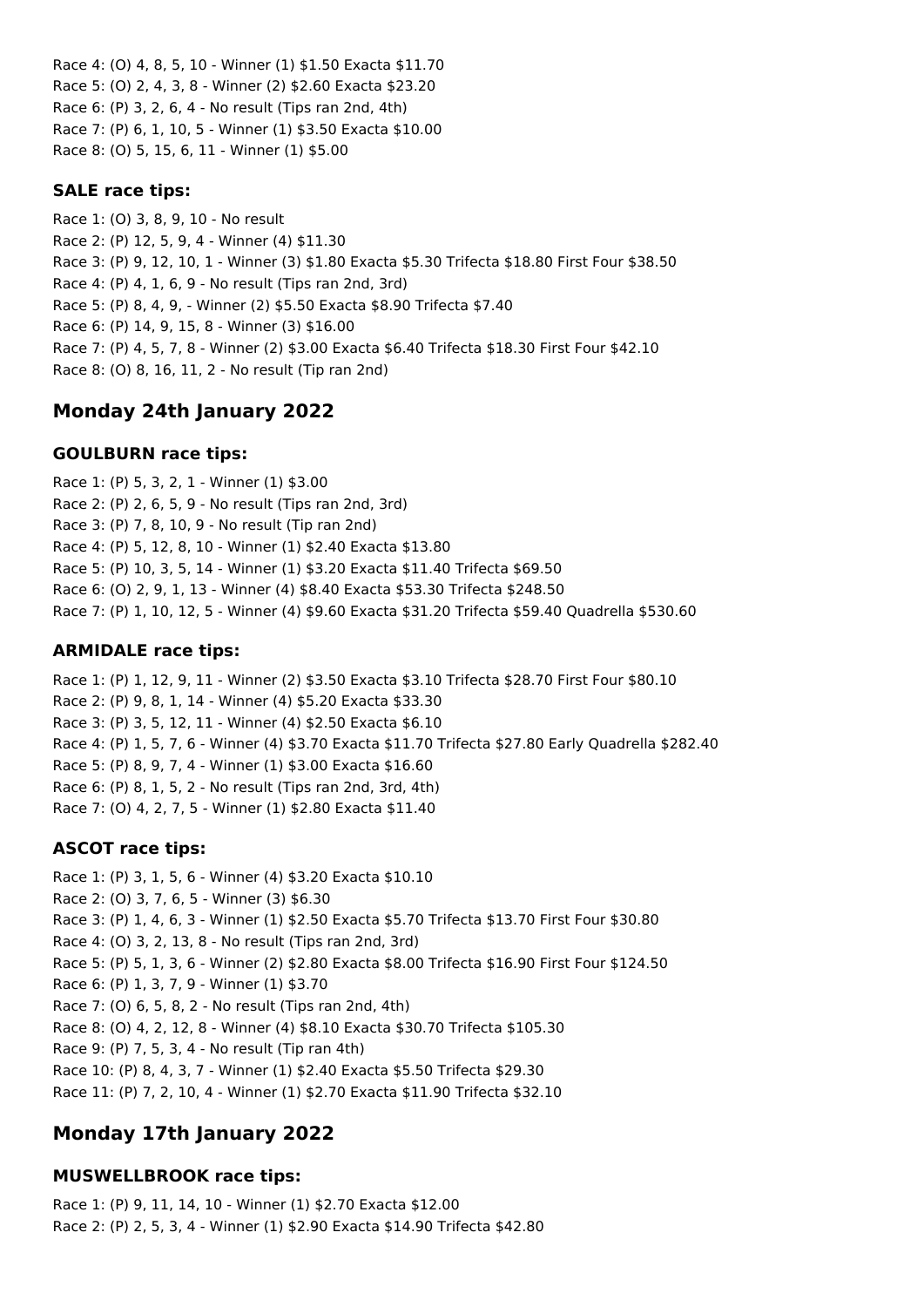Race 3: (P) 3, 4, 6, 13 - Winner (1) \$3.90 Race 4: (P) 3, 7, 2, 5 - Winner (2) \$3.60 Exacta \$18.50 Early Quadrella \$136.00 Race 5: (P) 6, 8, 5, 4 - Winner (1) \$2.80 Race 6: (O) 13, 8, 7, 10 - Winner (1) \$6.10 Exacta \$30.60 Race 7: (O) 4, 12, 6, 8 - Winner (4) \$4.50 Exacta \$31.90 Trifecta \$234.90 Quadrella \$266.40

# **QUEANBEYAN race tips:**

Race 1: (P) 6, 4, 8, 1 - Winner (1) \$3.20 Race 2: (P) 6, 5, 4, 8 - Winner (1) \$2.70 Exacta \$20.80 Race 3: (P) 11, 7, 8, 6 - No result (Tips ran 3rd, 4th) Race 4: (P) 8, 12, 13, 3 - Winner (4) \$11.60 Exacta \$37.00 Trifecta \$134.50 Race 5: (P) 2, 5, 7, 4 - Winner (4) \$6.10 Race 6: (O) 5, 9, 3, 2 - Winner (2) \$5.10 Race 7: (O) 1, 4, 3, 10 - No result (Tips ran 2nd, 4th)

# **Monday 10th January 2022**

# **NEWCASTLE race tips:**

Race 1: (P) 2, 13, 14, 11 - Winner (4) \$11.10 Exacta \$35.20 Race 2: (P) 2, 13, 5, 6 - Winner (1) \$1.40 Race 3: (P) 2, 6, 10, 13 - Winner (3) \$6.70 Exacta \$18.00 Race 4: (P) 4, 2, 11, 10 - Winner (2) \$4.90 Exacta \$21.20 Trifecta \$155.50 Early Quadrella \$794.90 Race 5: (O) 8, 9, 6, 1 - Winner (3) \$12.60 Race 6: (P) 6, 14, 4, 12 - Winner (4) \$8.30 Exacta \$63.10 Trifecta \$321.60 Race 7: (P) 6, 13, 5, 9 - No result (Tips ran 2nd, 3rd, 4th)

# **WELLINGTON race tips:**

Race 1: (P) 3, 4, 5, 11 - Abandoned Race 2: (P) 2, 3, 1, 14 Race 3: (P) 2, 3, 1, 6 Race 4: (P) 1, 2, 10, 6 - Abandoned Race 5: (P) 1, 3, 2, 8 Race 6: (O) 1, 2, 3, 8 Race 7: (O) 5, 10, 7, 2

# **WARREN race tips:**

Race 1: (P) 5, 3, 8, 11 - Abandoned Race 2: (P) 1, 13, 7, 3 - Abandoned Race 3: (P) 6, 8, 3, 4 - Abandoned Race 4: (P) 10, 9, 6, 12 - Abandoned Race 5: (O) 3, 8, 15, 16 - Abandoned Race 6: (P) 3, 8, 5, 10 - Abandoned Race 7: (P) 2, 3, 11, 10 - Abandoned

# **Monday 3rd January 2022**

# **SANDOWN race tips:**

Race 1: (P) 4, 1, 2, - Winner (2) \$2.20 Exacta \$3.10 Trifecta \$3.50 Race 2: (P) 10, 8, 6, 9 - Winner (1) \$2.30 Exacta \$6.70 Trifecta \$33.50 Race 3: (P) 6, 5, 2, 8 - Winner (4) \$15.40 Exacta \$43.90 Trifecta \$114.70 First Four \$228.80 Race 4: (P) 3, 4, 7, 10 - Winner (1) \$2.10 Exacta \$17.80 Early Quadrella \$438.90 Race 5: (P) 4, 9, 10, 5 - No result (Tips ran 2nd, 3rd, 4th) Race 6: (O) 8, 7, 6, 14 - Winner (1) \$2.30 Exacta \$14.20 Race 7: (P) 13, 15, 4, 12 - Winner (3) \$3.70 Exacta \$12.70 Trifecta \$47.40